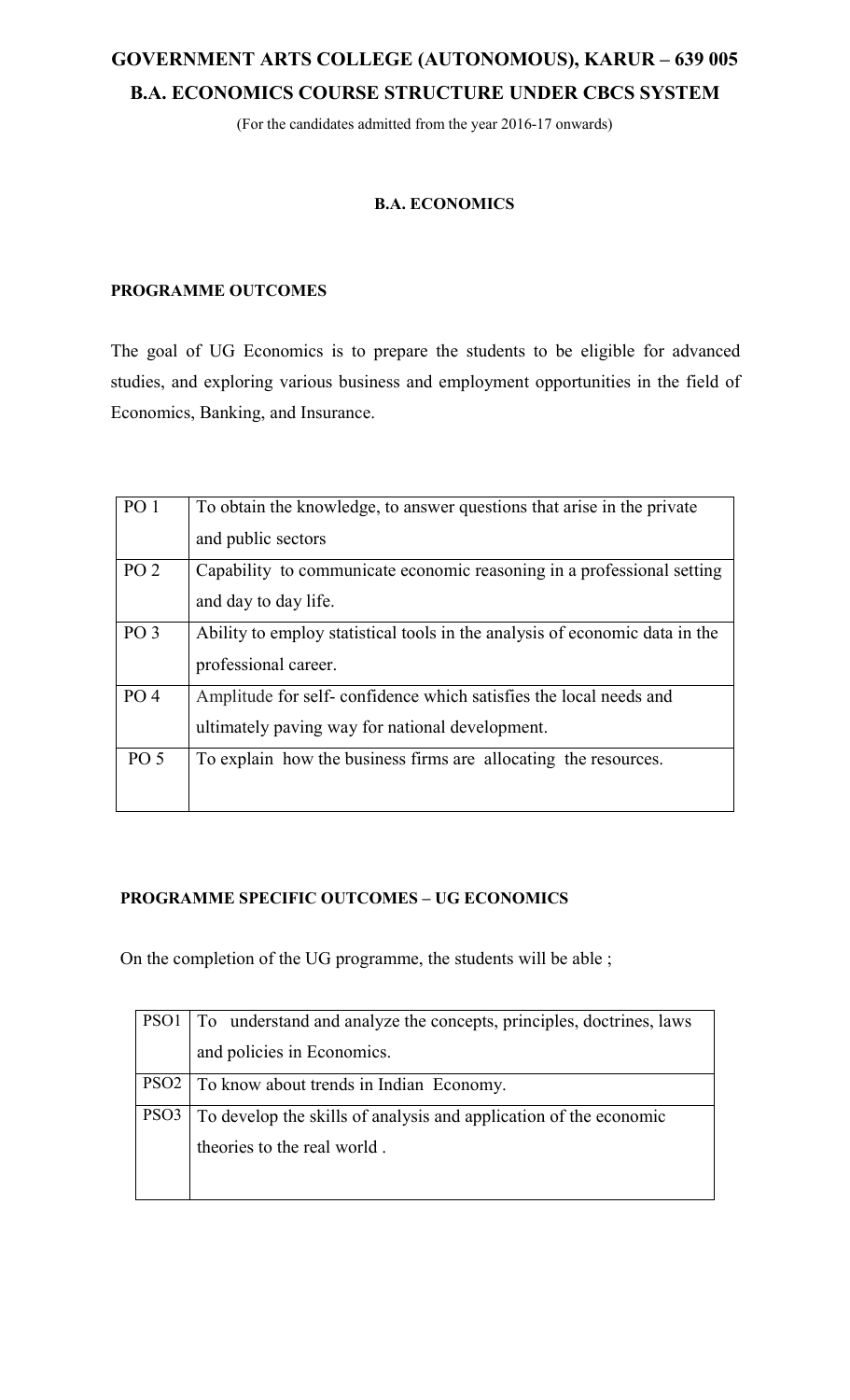# **GOVERNMENT ARTS COLLEGE (AUTONOMOUS), KARUR – 639 005 B.A. ECONOMICS COURSE STRUCTURE UNDER CBCS SYSTEM**

(For the candidates admitted from the year 2016-17 onwards)

| <b>SEMESTER</b> | <b>COURSE</b>                | <b>SUBJECT TITLE</b>                            | SUBJECT<br>CODE | INSTR. HOURSWEEK    | <b>CREDIT</b>           | <b>HOURS</b><br>EXAM | <b>INT</b> | MARKS<br><b>ESE</b> | <b>TOTAL</b> |
|-----------------|------------------------------|-------------------------------------------------|-----------------|---------------------|-------------------------|----------------------|------------|---------------------|--------------|
|                 | Tamil - I                    | $Tamil-I$                                       | U16L1T1         | 6                   | 3                       | $\overline{3}$       | 25         | 75                  | 100          |
|                 | English - I                  | English - I                                     | U16L1E1         | 6                   | 3                       | $\mathfrak{Z}$       | 25         | 75                  | 100          |
|                 | Core Course - I              | Indian Economic Development                     | <b>U16EC1C1</b> | 5                   | 5                       | $\mathfrak{Z}$       | 25         | 75                  | 100          |
| Ι               | Core Course - II             | <b>Tourism Economics</b>                        | <b>U16EC1C2</b> | 5                   | $\overline{4}$          | 3                    | 25         | 75                  | 100          |
|                 | First Allied Course - I      | Statistical Methods - I                         | U16EC1A1        | 6                   | 3                       | $\mathfrak{Z}$       | 25         | 75                  | 100          |
|                 | Value Education              | Value Education                                 | <b>U16VE1</b>   | $\overline{2}$      | $\overline{2}$          | $\overline{3}$       | 25         | 75                  | 100          |
|                 |                              |                                                 |                 | 30                  | 20                      |                      |            |                     | 600          |
|                 | Tamil - II                   | $Tamil - II$                                    | U16L2T2         | 6                   | 3                       | $\mathfrak{Z}$       | 25         | 75                  | 100          |
|                 | $English - II$               | English-II                                      | U16L2E2         | 6                   | 3                       | 3                    | 25         | 75                  | 100          |
|                 | Core Course - III            | History Of Economic Thought                     | U16EC2C3        | 5                   | 5                       | $\mathfrak{Z}$       | 25         | 75                  | 100          |
| П               | First Allied Course - II     | Statistical Methods - II                        | <b>U16EC2A2</b> | 5                   | $\overline{4}$          | 3                    | 25         | 75                  | 100          |
|                 | First Allied Course - III    | <b>Export Management</b>                        | U16EC2A3        | 6                   | 3                       | $\mathfrak{Z}$       | 25         | 75                  | 100          |
|                 | <b>Environmental Studies</b> | <b>Environmental Studies</b>                    | <b>U16ES2</b>   | $\overline{2}$      | $\overline{2}$          | $\overline{3}$       | 25         | 75                  | 100          |
|                 |                              |                                                 |                 | 30                  | 20                      |                      |            |                     | 600          |
|                 | Tamil - III                  | Tamil-III                                       | U16L3T3         | 6                   | 3                       | $\mathfrak{Z}$       | 25         | 75                  | 100          |
|                 | $English - III$              | English - III                                   | U16L3E3         | 6                   | 3                       | 3                    | 25         | 75<br>75            | 100          |
|                 | Core Course - IV             | Micro Economics - I                             | U16EC3C4        | 6                   | 5                       | $\mathfrak{Z}$       | 25<br>25   | 75                  | 100          |
| Ш               | Core Course - V              | Monetary Economics                              | U16EC3C5        | 5                   | $\overline{4}$          | $\mathfrak{Z}$       | 25         | 75                  | 100          |
|                 | Second Allied Course I       | Principles of Management                        | U16EC3A4        | 5<br>$\overline{2}$ | 3<br>$\overline{2}$     | 3<br>3               | 25         | 75                  | 100          |
|                 | Non Core Elective I          | Modern Office Management                        | U16BA4N2        | 30                  | 20                      |                      |            |                     | 100<br>600   |
|                 | $Tamil - IV$                 | Tamil-IV                                        | U16L4T4         | 6                   | 3                       | 3                    | 25         | 75                  | 100          |
|                 | $English - IV$               | English-IV                                      | U16L4E4         | 6                   | 3                       | $\mathfrak{Z}$       | 25         | 75                  | 100          |
|                 | Core Course - VI             | Micro Economics - II                            | <b>U16EC4C6</b> | 5                   | 5                       | 3                    | 25         | 75                  | 100          |
|                 | Second Allied Course II      | TamilNadu Economy                               | U16EC4A5        | 5                   | 4                       | $\overline{3}$       | 25         | 75                  | 100          |
| IV              | Second Allied Course III     | Development Economics                           | U16EC4A6        | 4                   | 3                       | 3                    | 25         | 75                  | 100          |
|                 | Skill Based Elective I       | Practical - Banking System                      | U16EC4S1P       | $\overline{2}$      | $\overline{4}$          | $\overline{3}$       | 25         | 75                  | 100          |
|                 | Non Core Elective II         | Principles And Practice Of Insurance            | U16BA3N1        | $\overline{2}$      | $\overline{c}$          | 3                    | 25         | 75                  | 100          |
|                 |                              |                                                 |                 | 30                  | 24                      |                      |            |                     | 700          |
|                 | Core Course - VII            | Macro Economics - I                             | U16EC5C7        | 5                   | 5                       | 3                    | 25         | 75                  | 100          |
|                 | Core Course - VIII           | <b>Agricultural Economics</b>                   | <b>U16EC5C8</b> | 5                   | $\overline{\mathbf{4}}$ | 3                    | 25         | 75                  | 100          |
|                 | Core Course - IX             | Human Resource Management                       | <b>U16EC5C9</b> | 4                   | 3                       | $\overline{3}$       | 25         | 75                  | 100          |
|                 | Core Course - X              | Entrepreneurship Development                    | U16EC5C10       | 6                   | 4                       | $\overline{3}$       | 25         | 75                  | 100          |
| $\mathbf{V}$    | Elective Course - I          | Security Analysis And Portfolio<br>Management   | <b>U16EC5E1</b> | $\overline{4}$      | 4                       | 3                    | 25         | 75                  | 100          |
|                 | Skill Based Elective - II    | Principles of Commerce                          | U16EC5S2        | $\overline{2}$      | 4                       | $\mathfrak{Z}$       | 25         | 75                  | 100          |
|                 | Skill Based Elective - III   | Group Project Work - Industrial<br>Economics    | U16EC5S3P       | $\overline{2}$      | 4                       | 3                    | 25         | 75                  | 100          |
|                 | Soft Skill Development       | Soft Skill Development                          | U16SSD3         | $\overline{c}$      | 2                       | $\overline{3}$       | 25         | 75                  | 100          |
|                 |                              |                                                 |                 | 30                  | 30                      |                      |            |                     | 800          |
|                 | Core Course - XI             | Macro Economics - II                            | U16EC6C11       | 6                   | 5                       | $\mathfrak{Z}$       | 25         | 75                  | 100          |
|                 | Core Course - XII            | <b>Fiscal Economics</b>                         | U16EC6C12       | 6                   | 5                       | 3                    | 25         | 75                  | 100          |
|                 | Core Course - XIII           | <b>International Economics</b>                  | U16EC6C13       | 6                   | 5                       | $\overline{3}$       | 25         | 75                  | 100          |
| VI              | Elective Course - II         | Managerial Economics                            | <b>U16EC6E2</b> | 5                   | 5                       | $\mathfrak{Z}$       | 25         | 75                  | 100          |
|                 | Elective Course - III        | Marketing Management                            | U16EC6E3        | 6                   | $\overline{4}$          | 3                    | 25         | 75                  | 100          |
|                 | <b>Extension Activities</b>  | <b>Extension Activities</b><br>Gender Education | <b>U16EA4</b>   | $\mathbf{1}$        | 1<br>1                  | 3                    | 25         | 75                  | 100          |
|                 |                              |                                                 |                 | 30                  | 26                      |                      |            |                     | 600          |
| <b>TOTAL</b>    |                              |                                                 |                 | 140                 |                         |                      |            | 3900                |              |
|                 |                              |                                                 |                 | 180                 |                         |                      |            |                     |              |

**CHAIRMAN BOARD OF STUDIES IN ECONOMICS CONTROLLER OF EXAMINATIONS**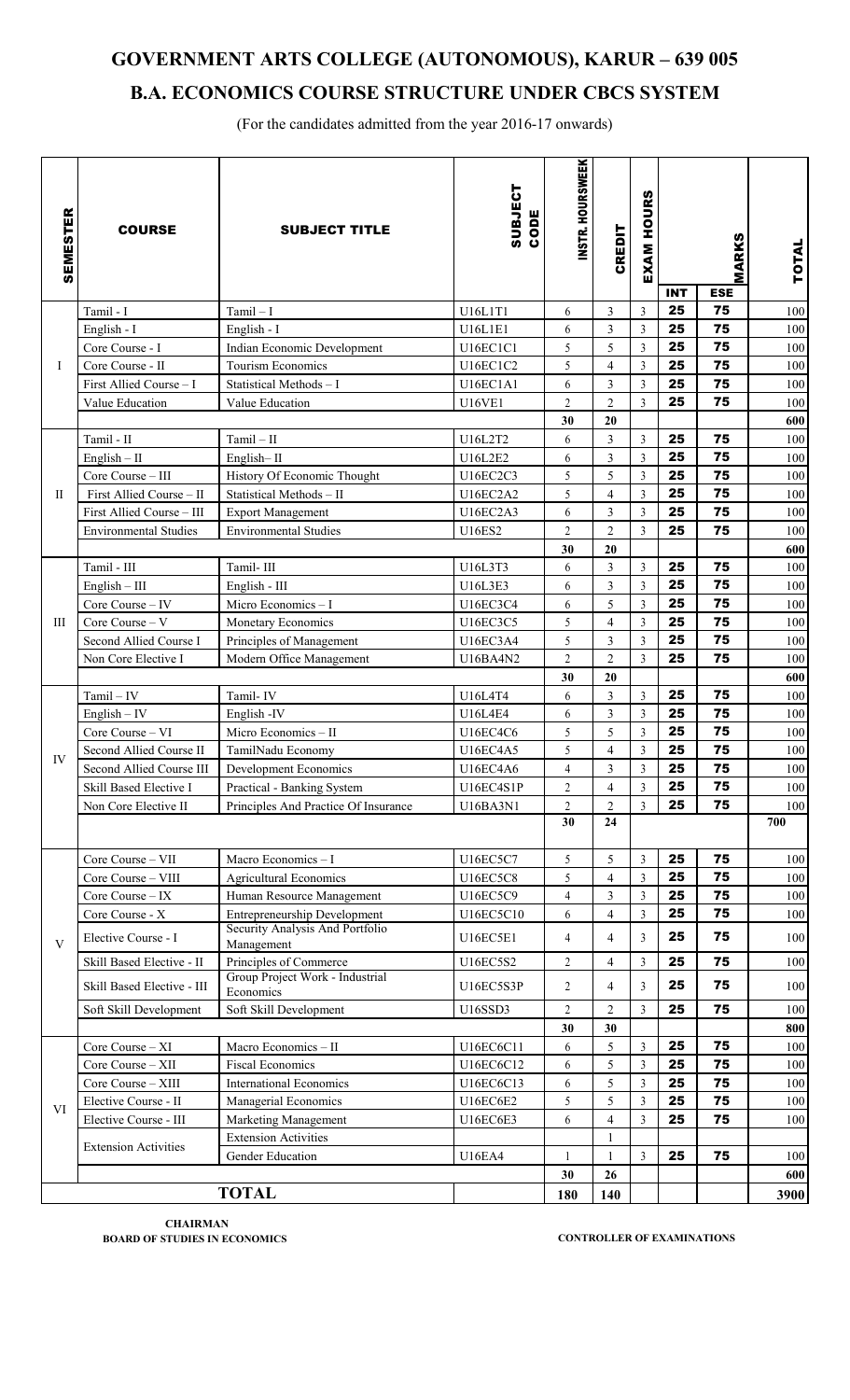**Sl. No.: Subject Code: U16EC1C1** 

# **GOVERNMENT ARTS COLLEGE (AUTONOMOUS) KARUR-05 B.A., ECONOMICS – I SEMESTER – CORE COURSE - I**

(For the candidates admitted from the year 2016-17 onwards)

### **INDIAN ECONOMIC DEVELOPMENT**

### **Course Outcomes:**

| CO <sub>1</sub> | To know the structure of economy and policies for understanding                                                                             |
|-----------------|---------------------------------------------------------------------------------------------------------------------------------------------|
| CO <sub>2</sub> | To acquire sufficient knowledge about India's Economic features; occupational structure<br>and the relative shares of the different Sectors |
| CO <sub>3</sub> | To create an awareness among the students about the basic issues and problems relating to<br>the Indian Economy.                            |

### **Unit-I**

**Economic Development and National Income:** Features of Indian Economy- Economic and non-economic factors determining development - concepts of growth and developmentindicators of economic development – National income – methods of measuring National income – limitations.

### **Unit-II**

**Population, Poverty and Unemployment:** Population- Growth- Age composition-Occupational distribution- - Causes, effects and remedial Measures- Population Policy- Poverty-Rural and urban poverty- Causes- Poverty Alleviation Programmes- Unemployment – Types and causes – employment generation programmes.

### **Unit-III**

**Agriculture:** Agriculture and its role- Productivity- Causes for low Productivity in Agriculture- measures to improve - Land reforms-Green revolution- Challenges of globalization and the role of government – Agricultural development under Five Year Plans.

### **Unit-IV**

**Industries:** Role of Cottage, Small and Large Scale Industries- Meaning- Merits and demerits Industrial Policies of 1948, 1956, 1991 and recent Change - Industrial development under Five Year Plans

### **Unit-V**

**Labour :** Labour- types-Causes for low Productivity- Labour unrest- Trade Unionism-Labour problems- Government measures- Social security measures.

### **References**

1. Agarwal.AN,(2004) Indian Economy, Wishwa Praksham, New Delhi.

- 2. Dhingra C 2003, The Indian Economy, Sultan and Chand New Delhi.
- 3. Jalan B 1992, The Indian Economy Problems and Prospects, Viking New Delhi.
- 4. Dalt Rudder and K.P.M.Sundharam (2002) Indian Economy S.Chand and Co, New Delhi.
- 5. Sankaran.S- Indian Economic Development.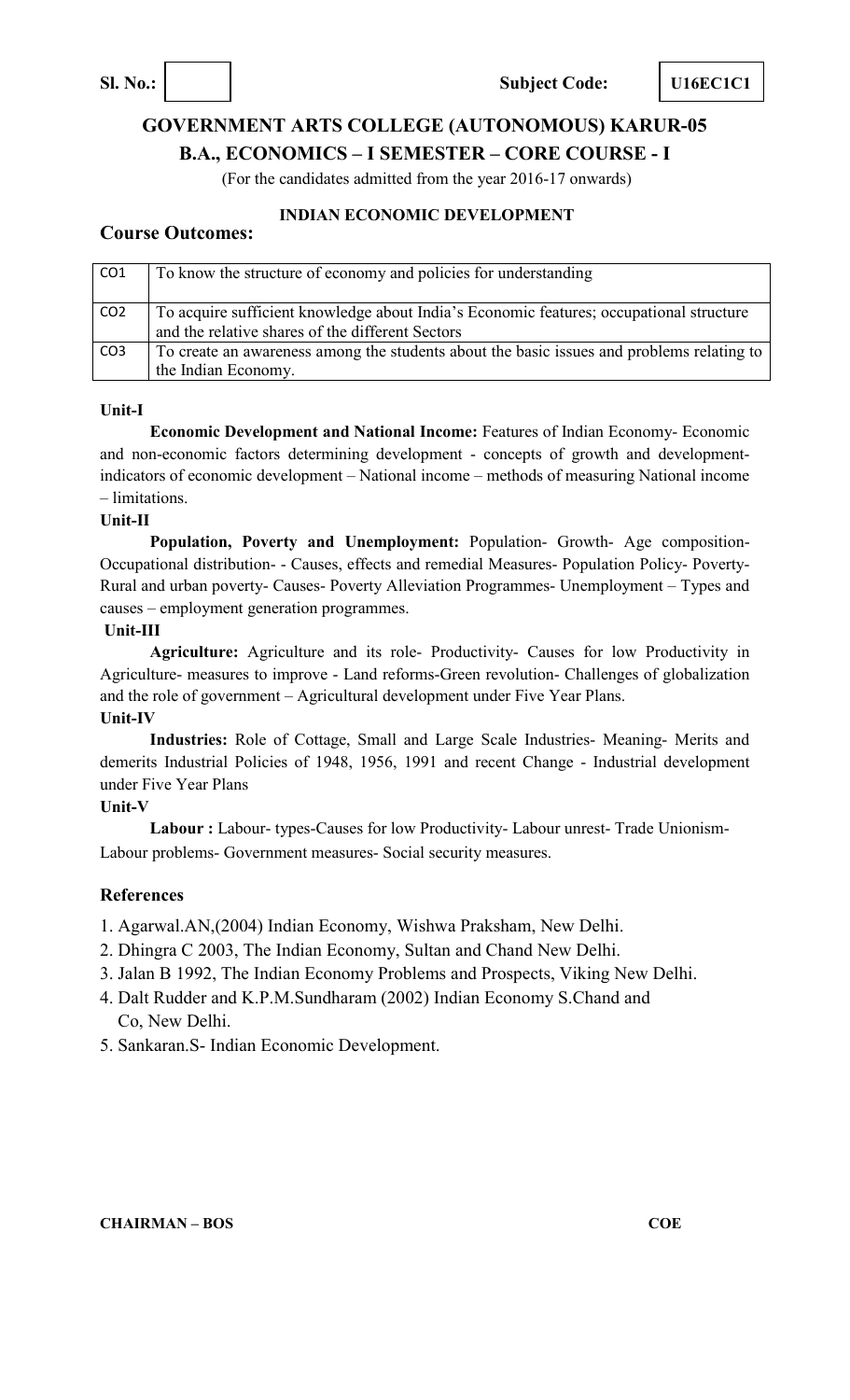# **GOVERNMENT ARTS COLLEGE (AUTONOMOUS) KARUR-05 B.A., ECONOMICS – I SEMESTER – CORE COURSE - II**

(For the candidates admitted from the year 2016-17 onwards)

### **Course Outcomes:**

### **TOURISM ECONOMICS**

| CO <sub>1</sub> | To provide knowledge on importance of tourism and its socio-economic benefits.            |
|-----------------|-------------------------------------------------------------------------------------------|
| CO <sub>2</sub> | <sup>1</sup> To highlight Central and State Government Measures for Promotion of Tourism. |

### **Unit-I Importance of Tourism:**

Definition- Scope- Importance of Tourism the Global Context- Challenges: Growing Terrorism, HIV, Tsunami and Unfavorable Political Climate- Classification of Tourism-Translational and Domestic Tourism.

### **Unit-II Types and Instruments of Tourism:**

Educational Tourism **-** Social Tourism- Mass Tourism- Group Tourism-Independent Tourism- Need for Infrastructure- Visual presentation- Folders- Media advertisement- Image building methods- Internet.

### **Unit-III Tourism Management:**

Safe and rapid transport system- Quality restaurants and holiday inns- Tourist Guides-Tourism industry and employment opportunities- Need for private entrepreneurship.

### **Unit-IV Tourism Promotion:**

**State** and Central Governmental measures- Tourism development during five year plans- Tamil Nadu Tourism development corporation- Tourism administration- Tourism Policy.

### **Unit-V**

**Tamilnadu Tourism:** Selective Tourist centers in Taminadu- Tourist centers in and around Tiruchirapalli- Prospects of Tourism in the region – Summer Resorts – Beach Resorts.

### **Reference Books:**

1. Bhatia A.K. (2001) - International Tourism Management, Sterling Publishers Pvt. Ltd., New Delhi.

2. Vishwanath Ghosh (2000)- Tourism and Travel Management, Vikas, Publishing House, Pvt., Ltd., New Delhi.

3. John M.Bryder (1973)- Tourism and Development, Cambridge University Press, London.

4. Michael Peters (1969)- International Tourism, Hutchinson, London.

5. Rajasekara Thangaman (2003)- Tourism.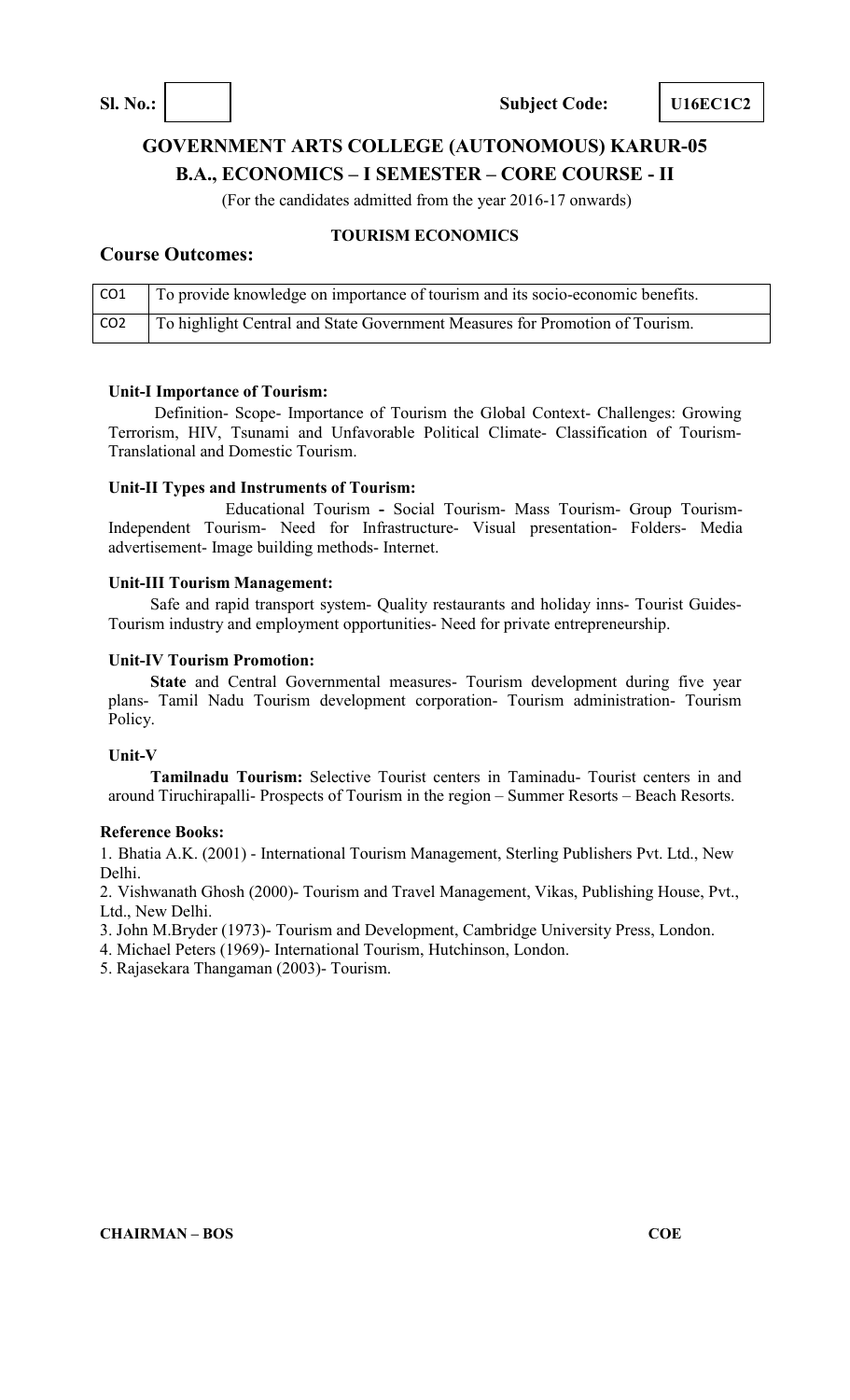# **GOVERNMENT ARTS COLLEGE (AUTONOMOUS) KARUR-05 B.A., ECONOMICS – I SEMESTER – ALLIED COURSE - I**

(For the candidates admitted from the year 2016-17 onwards)

### **STATISTICAL METHODS – I**

### **Course Outcomes:**

| CO <sub>1</sub> | To inculcate the knowledge on basic elements of statistics.                            |
|-----------------|----------------------------------------------------------------------------------------|
| CO <sub>2</sub> | To intend to train the students with their application.                                |
| CO <sub>3</sub> | To enable the students to apply the statistical tools to analyze the economic problems |

### **Unit-I**

Statistics- Meaning and definition-Nature and Scope- Statistics and other sciences-Functions and limitations.

### **Unit –II**

Measures of Central tendencies: Arithmetic Mean - Median, Mode, Geometric Mean and Harmonic Mean.

### **Unit – III**

Measures of Dispersion: Range, Quartile Deviation, Mean Deviation about Mean, Median and Mode, Standard Deviation –absolute and relative measures. **Unit-IV** 

Skewness and Kurtosis: Difference between Dispersion and Skewness- Karl-Pearson, Bowley and Kelly's measures of Skewness- Kurtosis- Measures of Kurtosis. **Unit –V** 

Vital statistics- Meaning - – uses of vital statistics – methods of obtaining vital statistics Mortality – meaning - measurement of mortality -Crude Birth Rate. **Text Book:** 1. V.K.Kapoor and S.C.Gupta, Fundamentals of Mathematical Statistics, Sulthan Chand and Sons, New Delhi. Reprint 2010. **Reference Books:** 

### 1. Rohatgi, V.K. (1988), An introduction to Probability Theory and Mathematical Statistics, Wiley Eastern Ltd., New Delhi.

2. Lehmann, F.L.(1986), Testing of Statistical Hypothesis (Student edition). 3. Hogg, R.V. and Craig, A.T. (1978), Introduction to Mathematical Statistics, Fourth edition, Colliar Mac.Millan Publishers. 4. Mood,A.M., Graybill, F.F. and Boes, D.C.(1974)

### **Note: Question should consist of 50 % theory and 50% problems**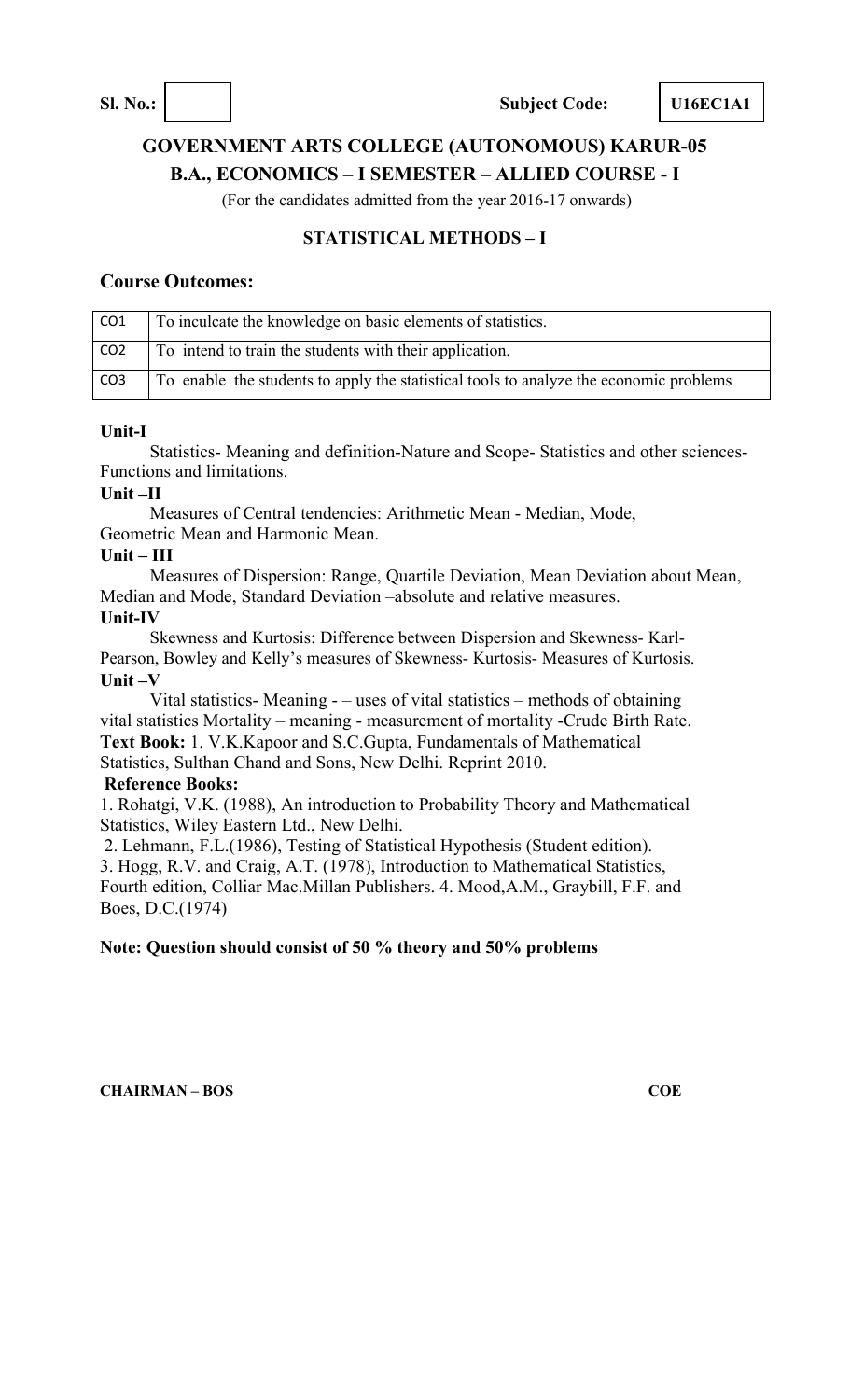**Sl. No.: Subject Code: U16EC2C3** 

# **GOVERNMENT ARTS COLLEGE (AUTONOMOUS) KARUR-05 B.A., ECONOMICS – II SEMESTER – CORE COURSE - III**

(For the candidates admitted from the year 2016-17 onwards)

### **HISTORY OF ECONOMIC THOUGHT**

### **Course Outcomes:**

| CO1             | To prepare the students with basic theoretical knowledge regarding the origin and                      |
|-----------------|--------------------------------------------------------------------------------------------------------|
|                 | development of economic ideas of different schools of thought till date.                               |
| CO <sub>2</sub> | To enable the students to compare, analyze and apply this to the present changes in<br>economic ideas. |

### **Unit-I Ancient Economic Thought**

Nature and significance of economics thought- Mercantalism- Physiocracy

### **Unit II Classical Economic Thought**

Adamsmith-J.B Say – Ricardo – Malthus- J.S.Mill

### **Unit-III School of Socialism –**

Basic ideas of Sismondi –Saint Simon- Karl Marx economic ideas.

### **Unit-IV Keynesian Thought and welfare economics**

J.M.Keynes-Contribution of J.M Keynes to economic thought - classical theory – Criticism by Keynes-Welfare school-Pigou and Pareto.

### **Unit-VIndian Economic Thought**

Gokale- Naoroji- Ranado-Nehru- Gandhian Economic thought – Amarthya sen

### **Books Reference s**

1.Sanakaran .S - History of Economic Thought

2.Loganathan .V - History of Economic Thought

3. Girija & Manimekalai - History of Economic Thought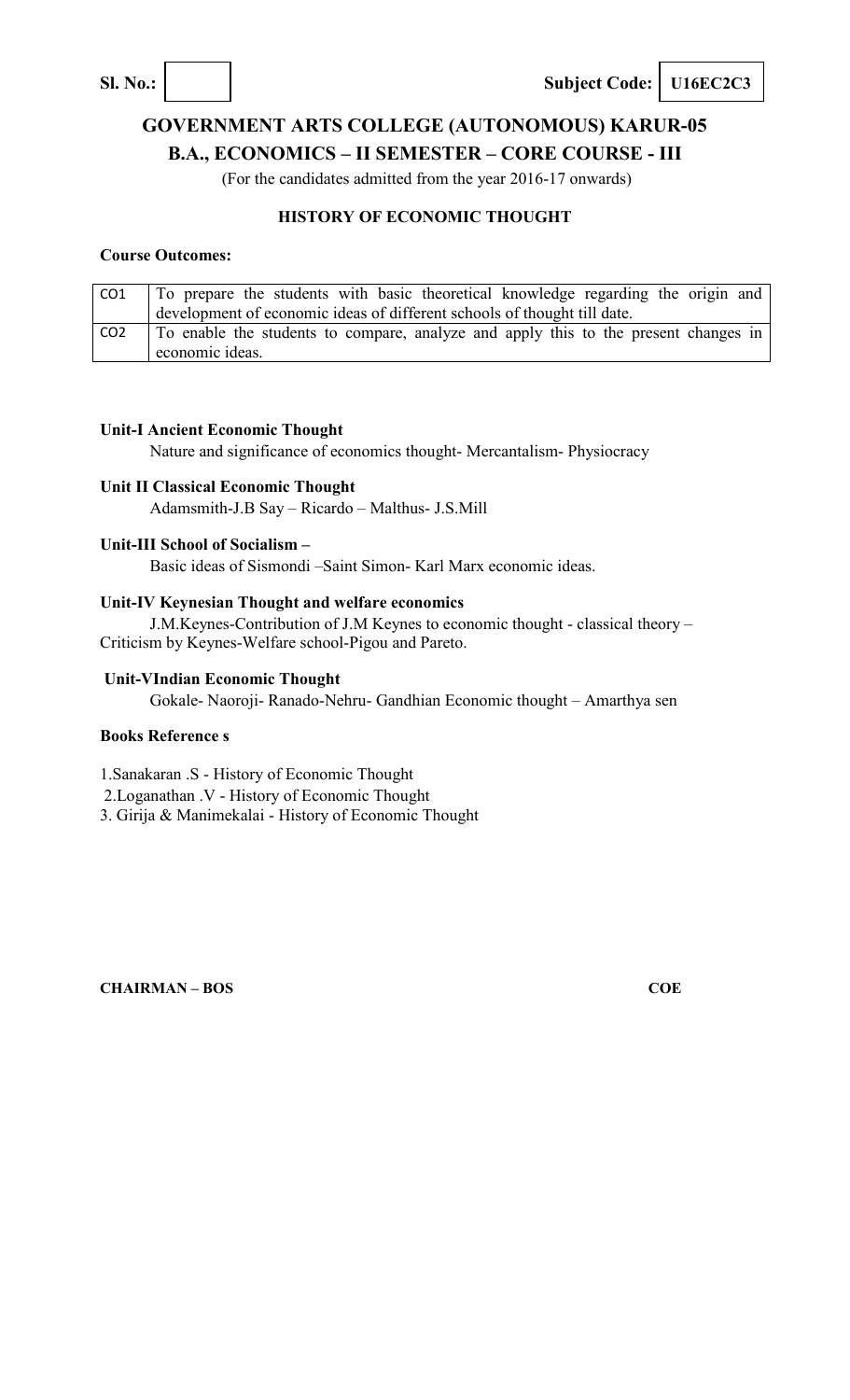**Sl. No.: Subject Code: U16EC2A2** 

# **GOVERNMENT ARTS COLLEGE (AUTONOMOUS) KARUR-05 B.A., ECONOMICS – II SEMESTER – FIRST ALLIED COURSE - II**

(For the candidates admitted from the year 2016-17 onwards)

# **STATISTICAL METHODS – II**

### **Course Outcomes:**

| CO <sub>1</sub> | To inculcate the knowledge on basic elements of statistics.                             |
|-----------------|-----------------------------------------------------------------------------------------|
| CO <sub>2</sub> | To intend to train the students with their application.                                 |
| CO <sub>3</sub> | To enable the students to apply the statistical tools to analyze the economic problems. |

### **Unit – I**

Collection of Data- Primary and secondary sources- - Methods of sampling- Merits and limitations of sampling.

### **Unit – II**

Classification and Tabulation-Objectives of classification, Types of classification-Tabulation- Advantages of Tabulation-Types of Tabulation -Difference between Classification and Tabulation.

### **Unit – III**

Diagrammatic and Graphic Presentation of Data – Types of of Diagrams- Frequency distribution simple and complex table- Cross tabulation-Types of diagram- Bar and pie diagrams- Pictogram and scatter diagram -Merits and Demerits of Diagram-Graphic Presentation of Data – Rules of Graphics-Histogram- Frequency Curve.

### **Unit – IV**

Correlation- Definition- types of correlation-Karl pearson correlation co-efficient and Spearman Rank correlation co-efficient-Regression- linear regression – regression lines  $-X$  on Y and Y on X.

### **Unit – V**

Index Numbers– Types – Laspeyre, Paasches, and Irving Fisher Index Numbers – Chain Bases Index Number – The criteria of a good Index Number.

### **Text Books:**

1.D.Kathamba Rajan Economic and Business Statistics, Himalaya Publishing House New Delhi, 2011.

### **Reference Books**:

- 1.. Lehmann, F.L.(1986), Testing of Statistical Hypothesis (Student edition).
- 2. Hogg, R.V. and Craig, A.T. (1978), Introduction to Mathematical Statistics, Fourth edition, Colliar Mac.Millan Publishers. 4. Mood,A.M., Graybill, F.F. and Boes, D.C.(1974)

### **Note: Question should consist of 50 % theory and 50% problems**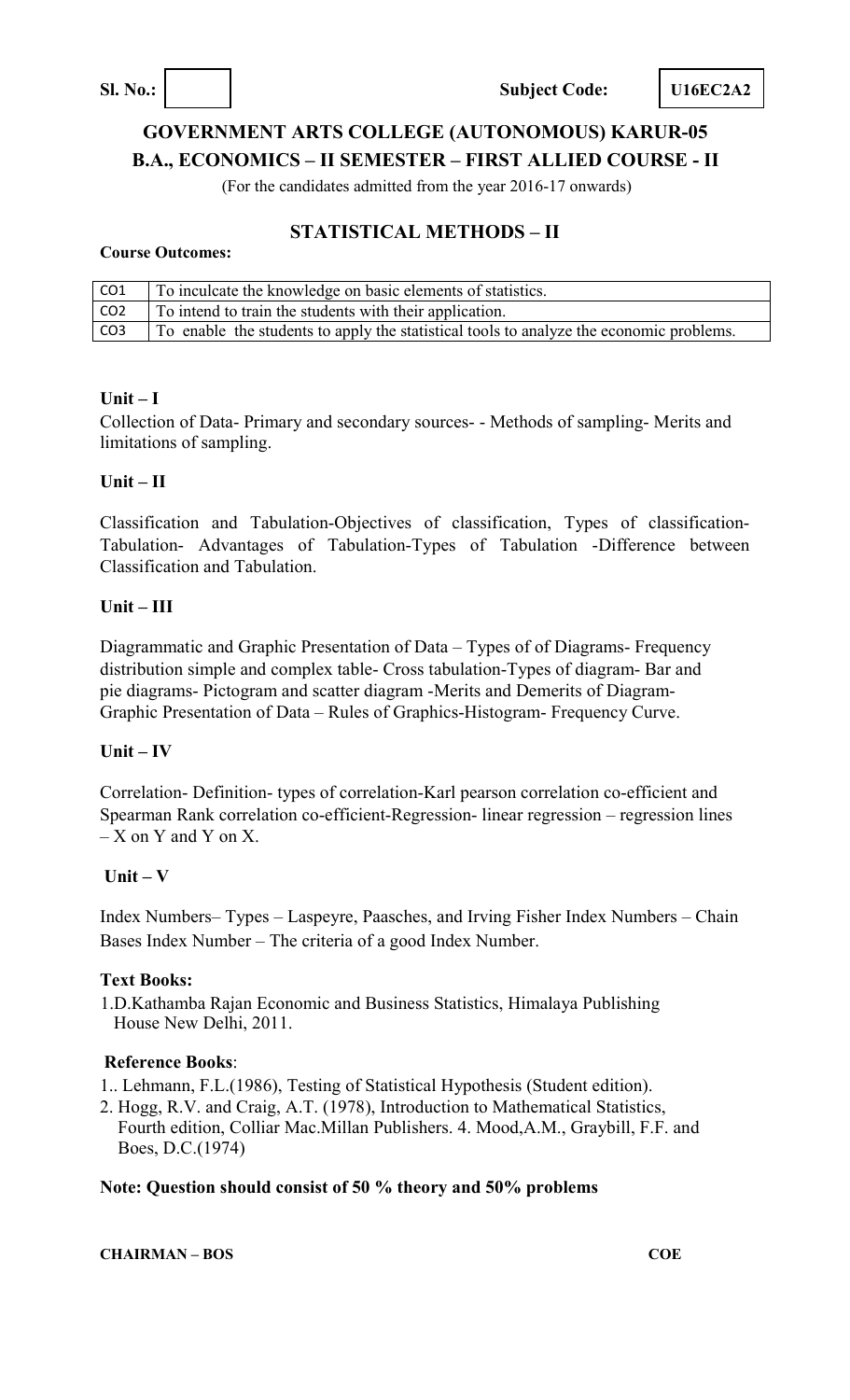## **GOVERNMENT ARTS COLLEGE (AUTONOMOUS) KARUR-05**

**B.A., ECONOMICS – II SEMESTER – FIRST ALLIED COURSE - III** 

(For the candidates admitted from the year 2016-17 onwards)

### **EXPORT MANAGEMENT**

### **Course Outcomes:**

| CO1             | To form a base of policy framework in International Business with special emphasis on      |  |
|-----------------|--------------------------------------------------------------------------------------------|--|
|                 | Indian Customs.                                                                            |  |
| CO <sub>2</sub> | To apprise the students for the documentation procedures and its sanctity in International |  |
|                 | <b>Business</b>                                                                            |  |

### **UNIT - I Export Management**

Export management–Introduction, meaning and definition – Nature and Scope of Export Management – Function of Export Management.

### **UNIT - II Export Marketing**

Export marketing- planning process- Elements of Export Planning –The process of export organization–Staffing Export Organization-Importance of Export Finance.

### **UNIT - III India's Foreign Trade**

Foreign Trade during Five Year Plans – Composition of India's Export Trade – Direction of trade analysis- India's Export –Import policy-(New export – import policy 1997- 2000).

### **UNIT - IV Export Promotion**

Need for export promotion-Hindrances of the Export Promotion-Export promotion measures in India.-Free trade Zones(FTZs)-Export Processing Zones(EPZs).

### **UNIT – V Institutional infrastructure**

Divisions under the Commerce Ministry – Export Promotion Councils – Functions – Advantages – Training programmers of the Institute - Indian Institute of Packaging - GATT –Objectives –Functions-EXIM Bank-Functions..

### **Text Book:**

Radha, Export Management Prasanna Publishers., Reprint, Chennai 2004.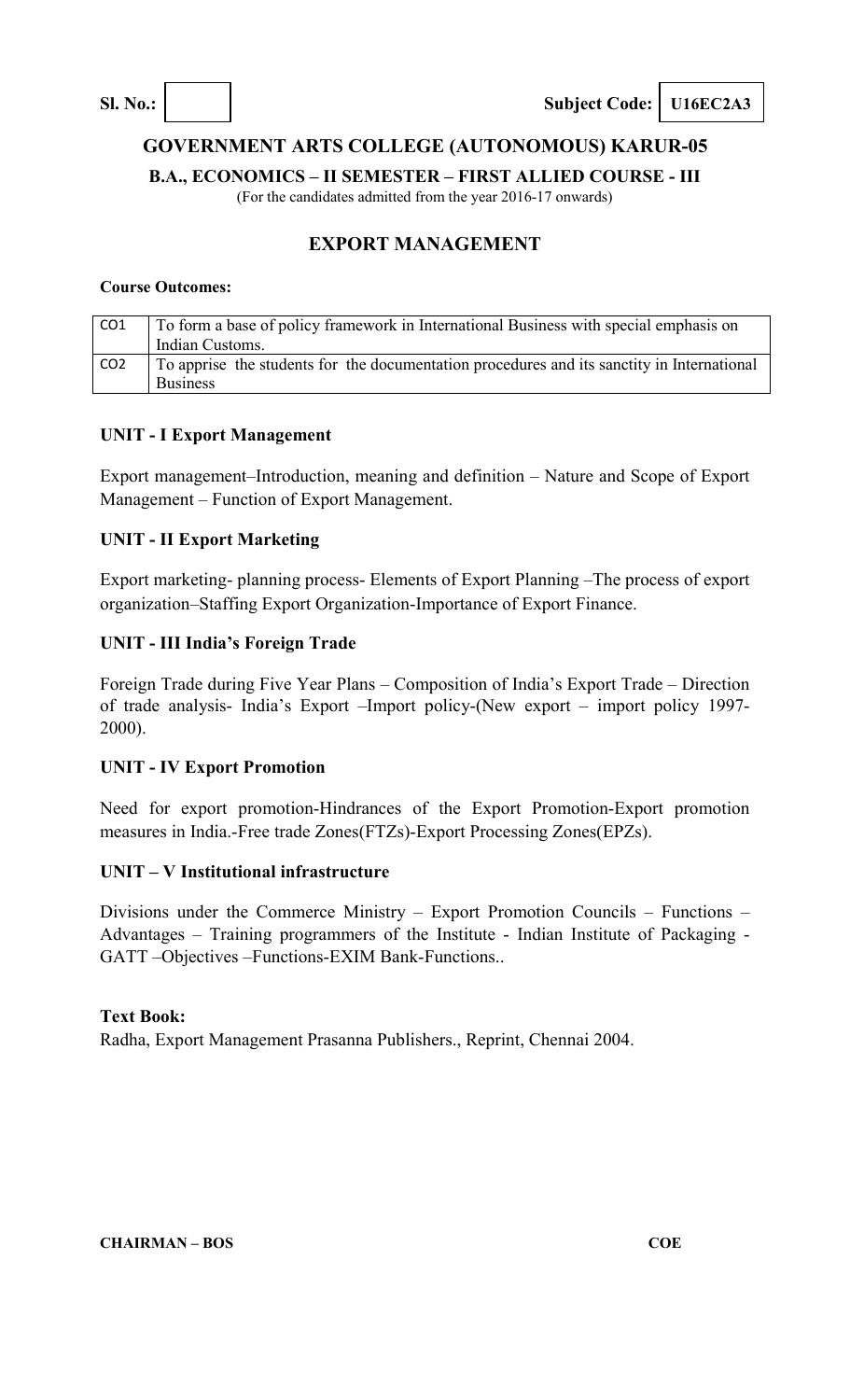**Sl. No.: Subject Code: U16EC3C4** 

# **GOVERNMENT ARTS COLLEGE (AUTONOMOUS) KARUR-05 B.A., ECONOMICS – III SEMESTER – CORE COURSE -IV**

(For the candidates admitted from the year 2016-17 onwards)

# **MICRO ECONOMICS -I**

### **Course Outcomes:**

| CO <sub>1</sub> | To impart basic economic principles governing the behaviors of individuals and<br>firms regarding consumption and production. |
|-----------------|-------------------------------------------------------------------------------------------------------------------------------|
| CO <sub>2</sub> | To develop the skills of analysis and application of the principles to the real<br>world problems.                            |
| CO <sub>3</sub> | To analyse the interaction between the product and the factor markets and<br>understand the nature of factor pricing.         |

### **Unit-I**

Definition of Economics- Adam Smith- Marshall- Robins- Samuelson- Micro and Macro approach- Inductive and deductive method- Positive vs Normative Science- Static and dynamic analysis- Economic laws- Partial vs General Equilibrium.

### **Unit-II**

Theory of consumer behavior- Cardinal Utility- Ordinal Utility- Law of diminishing Marginal Utility- Law of Equi-Marginal Utility- - Indifference curve analysis- Features of Indifference curve- Consumer's Equilibrium- Income, Price and substitution effects.

### **Unit-III**

Demand - Law of Demand - Elasticity of demand- Types and Measurement-Factors influencing elasticity of demand- Uses- Consumer's surplus.

### **Unit-IV**

Factors of Production- Land, Labour, Capital and Organization- Laws of returns-Law of variable proportions- Return to scale.

### **Unit-V**

Cost and Revenue- Concepts of cost and revenue- Average, Marginal and Total cost- Nature of short run and long run average cost curves- Revenue; Total Revenue - Marginal Revenue – Average Revenue - Importance of revenue curves.

### **REFERENCE BOOKS:**

- 1. Micro Economics Theory and Policy– Cavery, Sudha Nayak Girija(S.Chand & Co).
- 2. Principles of Economics– S.Loganathan(S.Chand & Co).
- 3. An Introduction to Micro Economics– D.Bose, A.Marimuthu(Himalaya Publishing House).
- 4. Micro Economic Theory– M.L.Jhingan(Vrinda Publications).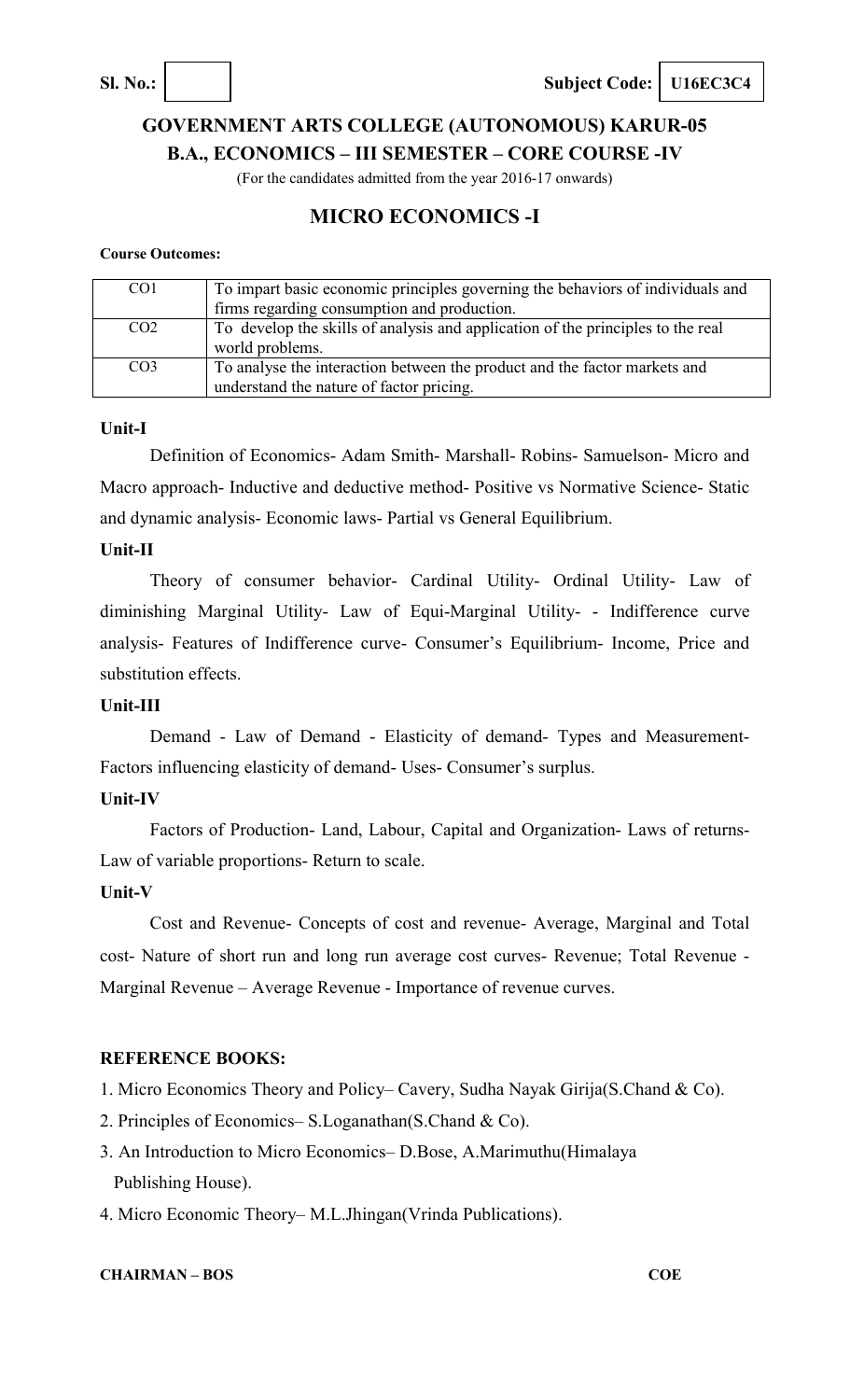

**Sl. No.: Subject Code: U16EC3C5** 

# **GOVERNMENT ARTS COLLEGE (AUTONOMOUS) KARUR-05**

**B.A., ECONOMICS – III SEMESTER – CORE COURSE - V** 

(For the candidates admitted from the year 2016-17 onwards)

### **MONETARY ECONOMICS**

### **Course Outcomes:**

| CO1             | To make the students to understand the meaning and view on money.  |
|-----------------|--------------------------------------------------------------------|
| CO <sub>2</sub> | To enable the students to understand the various monetary theories |

### **Unit-I Money**

Meaning, definition- Barter systems and its defects- Evolution of money-Functions of money- Role of money in capitalist economy- money in socialistic economy.

### **Unit-II Monetary Standards:**

Good monetary standard- Metallic standard- Mono-metallism, Bi-mettalism- Gold standard: meaning, function- Gold coin standard- Gold bullion standard- Gold exchange standard-gold reserve standard- gold parity standard- Gresham's Law- Paper currency standard- Principles of note issue- method of note issue

### **Unit-III Demand for and supply of money:**

Demand for money**-** cash transaction and cash balance approach- Keynesian approach- - The supply of money- concept and constituents of money supplydeterminants of money supply- High powered money- - Different approaches to measure money supply - equality of the demand for and supply of money

### **Unit-IV Value of Money:**

Concept of value of money – Meaning-standard measures of value of money – Index number – construction of price index- price index number in India- Friedman quantity theory of money

### **Unit-V Monetary Policy**:

Meaning-definitions- objectives- monetary policy instruments-quantitative and qualitative measures-limitations.

### **References:**

- 1. M.L.Jhingan- Monetary Economics, Vrindha Publications (P) Ltd., Delhi.
- 2. D.M.Mithani- Money, Banking, International Trade and Public Finance (Himalaya Publications).
- 3. Sankaran- Monetary Economics, Margam Publications.
- 4. M.L.Seth- Money, Banking and Trade, Lakshmi Narayan Publications, Agra.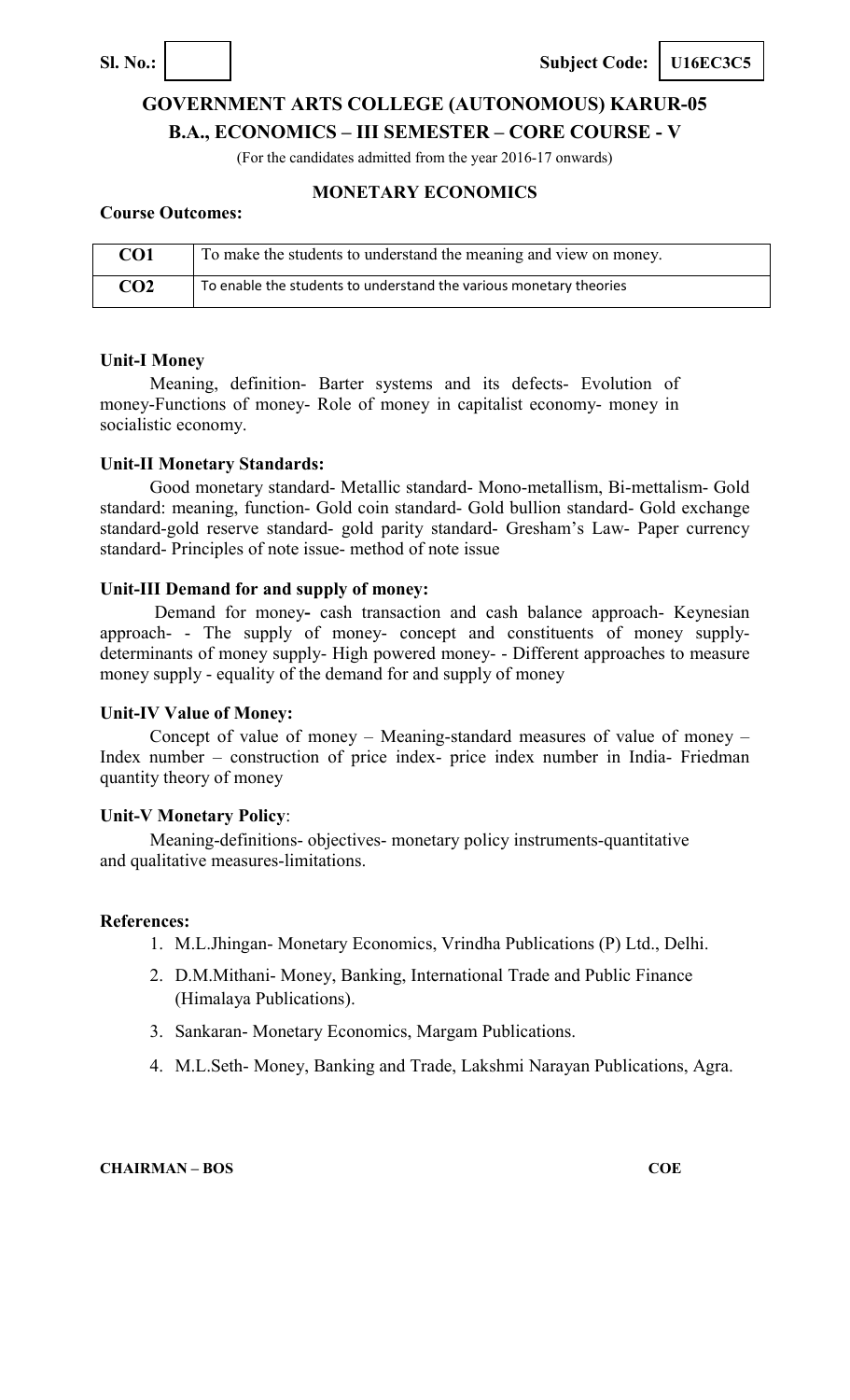### **GOVERNMENT ARTS COLLEGE (AUTONOMOUS) KARUR-05**

**B.A., ECONOMICS – III SEMESTER – SECOND ALLIED COURSE - I** 

(For the candidates admitted from the year 2016-17 onwards)

## **PRINCIPLES OF MANAGEMENT**

| <b>Course Outcomes:</b>                                                                          |                                                                         |  |  |  |  |
|--------------------------------------------------------------------------------------------------|-------------------------------------------------------------------------|--|--|--|--|
| The aim of this paper is to enable the students to understand the concepts of<br>CO <sub>1</sub> |                                                                         |  |  |  |  |
|                                                                                                  | management.                                                             |  |  |  |  |
| CO <sub>2</sub>                                                                                  | To endow students with the knowledge of Organization and its Structure. |  |  |  |  |

### **UNIT-I INTRODUCTION**

Meaning of Management - Definition of Management - Features or

Characteristics of Management- Functions of Management- Importance of Management.

### **UNIT-II MANAGEMENT THOUGHT**

Hendry Fayol- Frederick Winslow Taylor- Scientific Management - Peter F.

Drucker.

### **UNIT-III PLANNING**

Introduction- Meaning- Definition- Objectives- Importance- Steps in Planning Progress- Limitations.

### **UNIT-IV ORGANISATION**

Meaning- Definition- Functions of Organisation- Classification of organization-

Importance.

### **UNIT-V CO-ORDINATION**

Meaning- Definition- Features of co-ordination- Need and Importance of coordination- Techniques of co-ordination.

### **Books for Study:-**

1. Ramasamy, T., Principles of Management, Himalaya Publishing House.

2. Prasad, L.M., Principles and Practice of Management, Sultan Chand & Sons.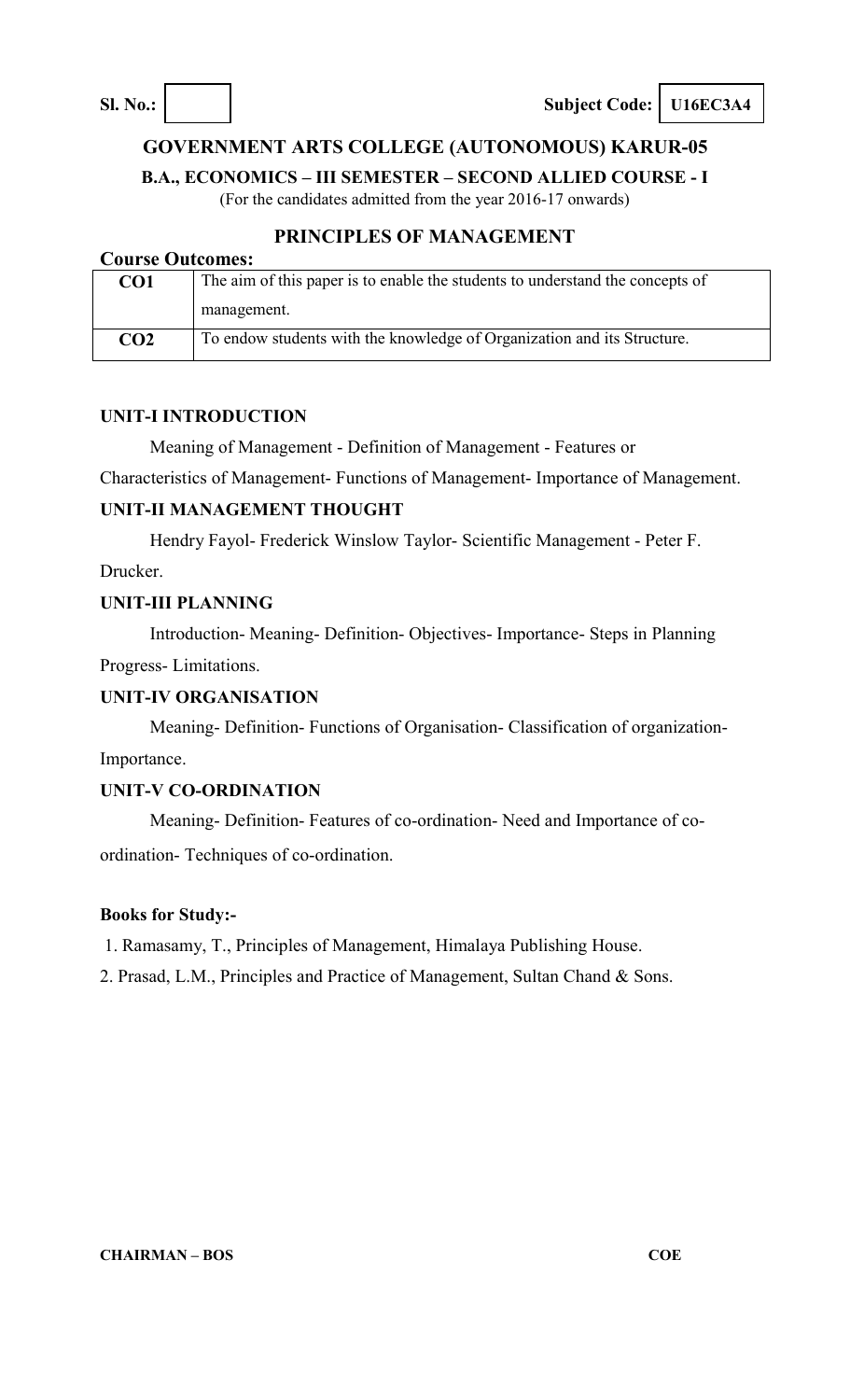# **GOVERNMENT ARTS COLLEGE (AUTONOMOUS), KARUR-05 B.A., ECONOMICS – IV SEMESTER – NON CORE ELECTIVE - II**

(For the candidates admitted from the year 2016-17 onwards)

### **MODERN OFFICE MANAGEMENT**

### **Course Outcomes:**

| CO1             | To highlight the various aspects of office management.          |
|-----------------|-----------------------------------------------------------------|
| CO <sub>2</sub> | To train the students in handling modern communication methods. |

**Unit – I:** Office Management and organization Basic concepts of office – Importance – Functions –size of the office, Office management relations with other departments

Unit - II : Office manager - principles of office organization – types / systems of

organization – charts – centralization Vs. decentralization.

Unit –III : office correspondence & Record management Centralized Vs Departmental

correspondence – classification of records – principles of record keeping – filling

methods.

Unit **– IV** : Office systems & Procedures Systems – procedure – Advantages

Characteristics of sound office system& procedures

Unit – V: Office Personnel relations Personnel management – definitions – functions

– employee morale – Employee welfare – grievances.

### **Reference Books**

1. Modern office management – Dr. I.M.SAHAI – Sathiya Bhawan Agra

2. Office organization And Management – S.P Arora – Vikas publishing House Pvt Ltd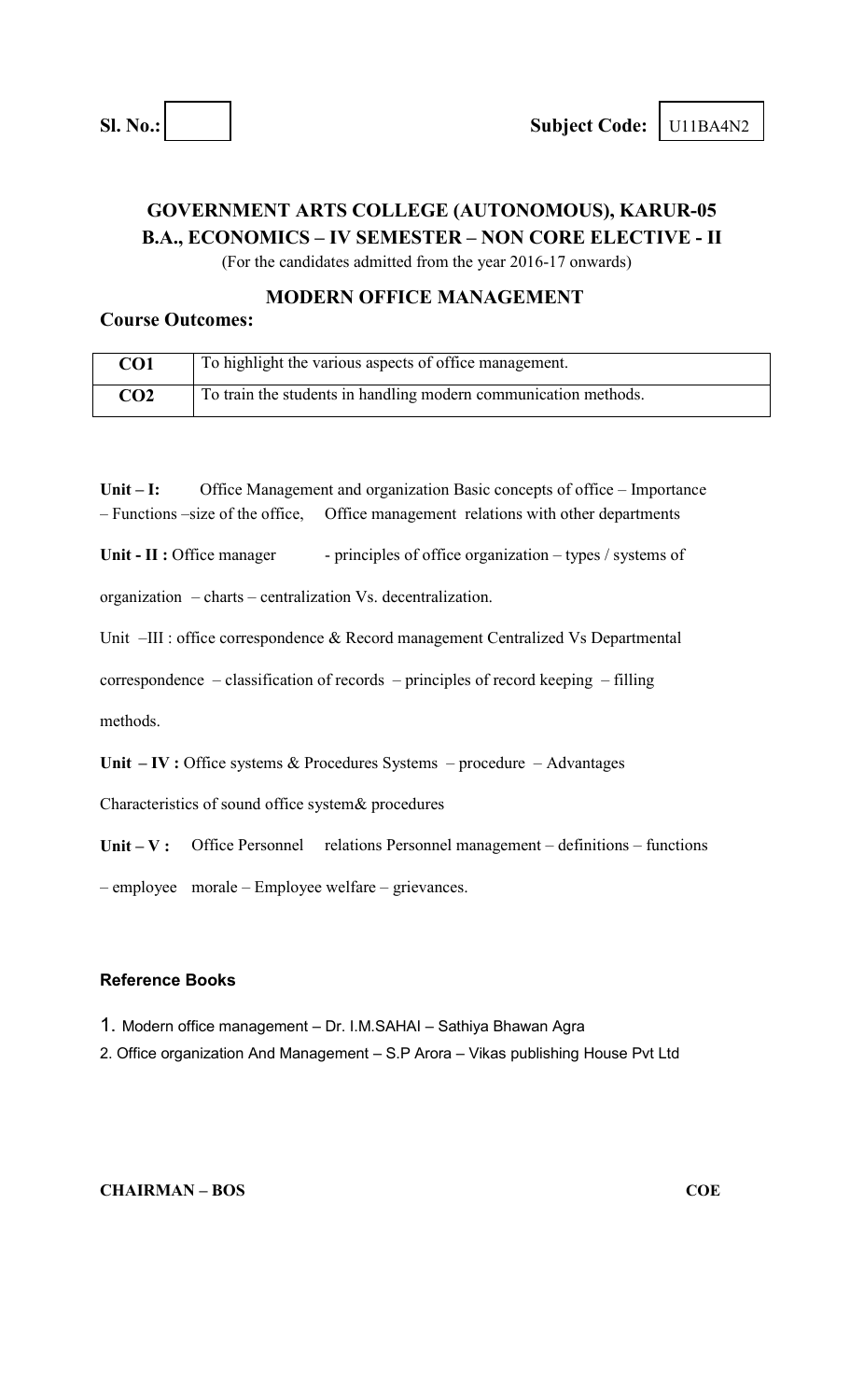**Sl. No.:**  $\vert$  **Subject Code: U16EC4C6** 

# **GOVERNMENT ARTS COLLEGE (AUTONOMOUS) KARUR-05 B.A., ECONOMICS – IV SEMESTER –CORE COURSE - VI**

(For the candidates admitted from the year 2016-17 onwards)

# **MICRO ECONOMICS –II**

### **Course Outcomes:**

| CO <sub>1</sub> | To impart basic economic principles governing the behaviors of individuals and                                        |
|-----------------|-----------------------------------------------------------------------------------------------------------------------|
|                 | firms are regarding consumption and production.                                                                       |
| CO <sub>2</sub> | To develop the skills of analysis and application of the principles to the real world<br>problems.                    |
| CO <sub>3</sub> | To analyse the interaction between the product and the factor markets and<br>understand the nature of factor pricing. |

### **Unit-I**

Market Structure- Meaning- Types- Perfect Competition- Price and Output Determination- Equilibrium of the firm and industry in short and long run.

### **Unit-II**

Simple Monopoly- Discriminating Monopoly- Price and Output determination under simple and discriminating monopoly.

### **Unit-III**

Features of Monopolistic Competition- Equilibrium of firm and industry under short run and long run (Group Equilibrium) Selling Cost.

### **Unit-IV**

Theories of factor pricing- Marginal Productivity Theory- Rent- Ricardian Theory of Rent- Wages- Real and Nominal Wage- Theory of Wages.

### **Unit-V**

Interest - Classical- Neo- Classical and Keynesian Theory of Interest- Profits- Net and Gross - Theories of Profit.

### **Reference Books:**

- 1. Stonier and Hague- A textbook of Economic Theory.
- 2. Watson- Price Theory and its uses.
- 3. Lipsey and Stonier- Economics.
- 4. Micro Economics M.L.Jhingan
- 5. Modern Micro Economics H.L. Ahuja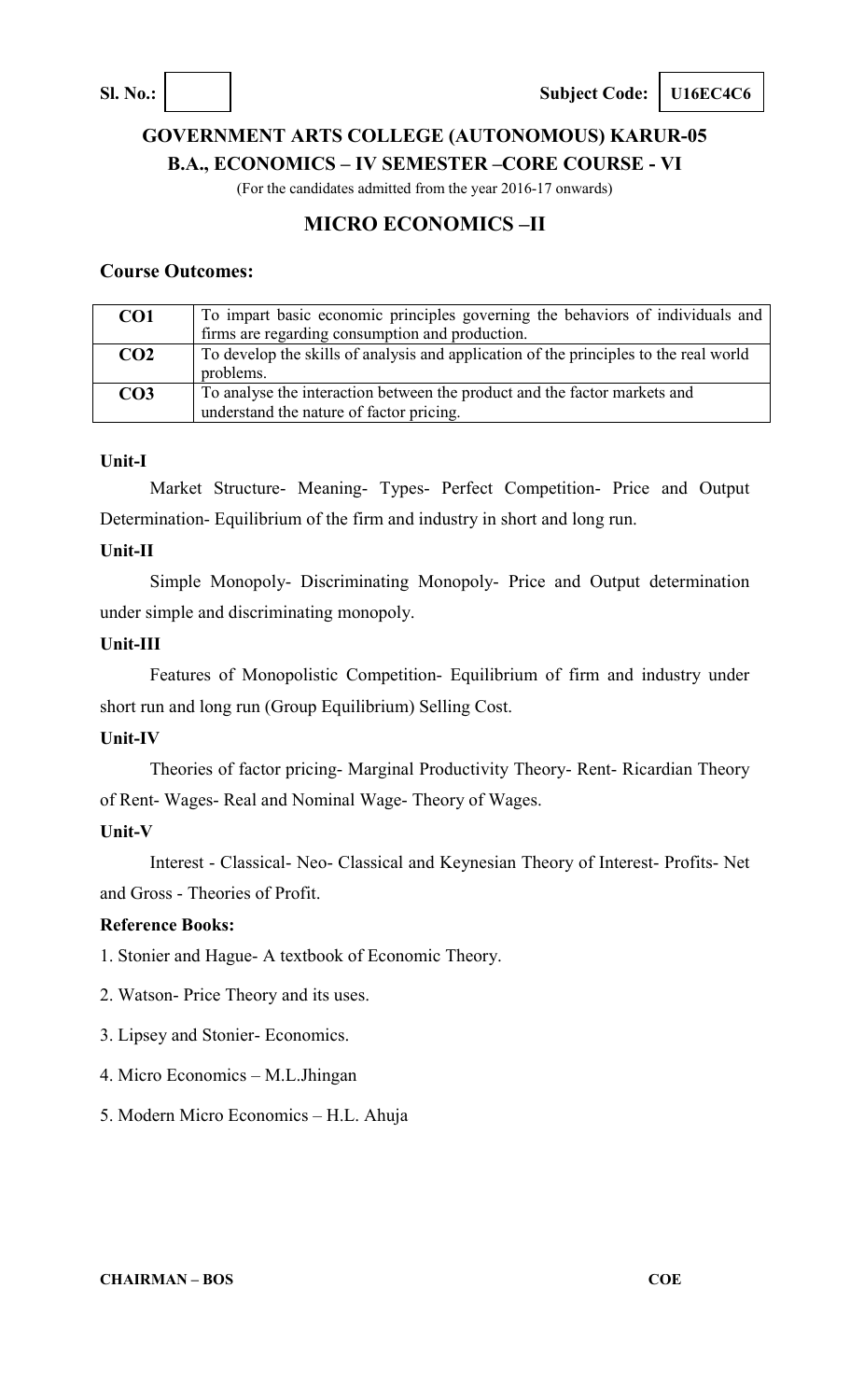**Sl. No.: Subject Code: U16EC4A5** 

### **GOVERNMENT ARTS COLLEGE (AUTONOMOUS) KARUR-05**

**B.A., ECONOMICS – IV SEMESTER – SECOND ALLIED COURSE - II** 

(For the candidates admitted from the year 2016-17 onwards)

### **TAMILNADU ECONOMY**

### **Course Outcomes:**

| CO1             | To understand the problems and prospects of Tamil Nadu Economy.                   |
|-----------------|-----------------------------------------------------------------------------------|
| CO <sub>2</sub> | To provide an overview of the infrastructural facilities available in Tamil Nadu. |

### **UNIT –I**

`Tamilnadu – features –total land area – land use pattern – population of Tamilnadu – Demographic structure of Tamilnadu – Human Resources – HDI ranks – comparison with other states of India.

### **UNIT – II**

Agriculture – importance of agriculture – cropping pattern – principal Commodities – New Agricultural Strategy Rainbow Revolution – Impact of Rainbow Revolution.

### **UNIT – III**

Major industries – automobiles, Leather, Cotton, Sugar, cement, Software – Small Scale industries – Cottage industries – ancillary industries – handloom industries – sources of industrial finance – TIIC, SIDCO, SIPCOT,DIC, SPZ and EPZ (Special Processing Zone and Export Processing Zone).

### **UNIT –IV**

Economic Overheads – Road, Transport, Power, communication and Banking – Social Overheads – Education, health, sanitation (Elementary treatment only).

### **UNIT – V**

Tamilnadu vision 2020 – science and technology – Tourism Development in Tamilnadu – ports – Trade and Commerce.

### **Text Book:**

1. Rev. Fr. Leonard :Tamilnadu economy

### **References**

- 1. Rajalakshmi (2000), Tamilnadu Economy, Sultan Chand and Sons, Educational Publishers, New Dehli.
- 2. Perumalsamy (2000), Tamilnadu Economy, Sultan Chand and sons, New Dehli.
- 3. Manorama Year Book Recent Issueus.
- 4. I.C.Dhingra (2000), Indian Economy, Sultan Chand and Sons, Educational Publishers, New Dehli.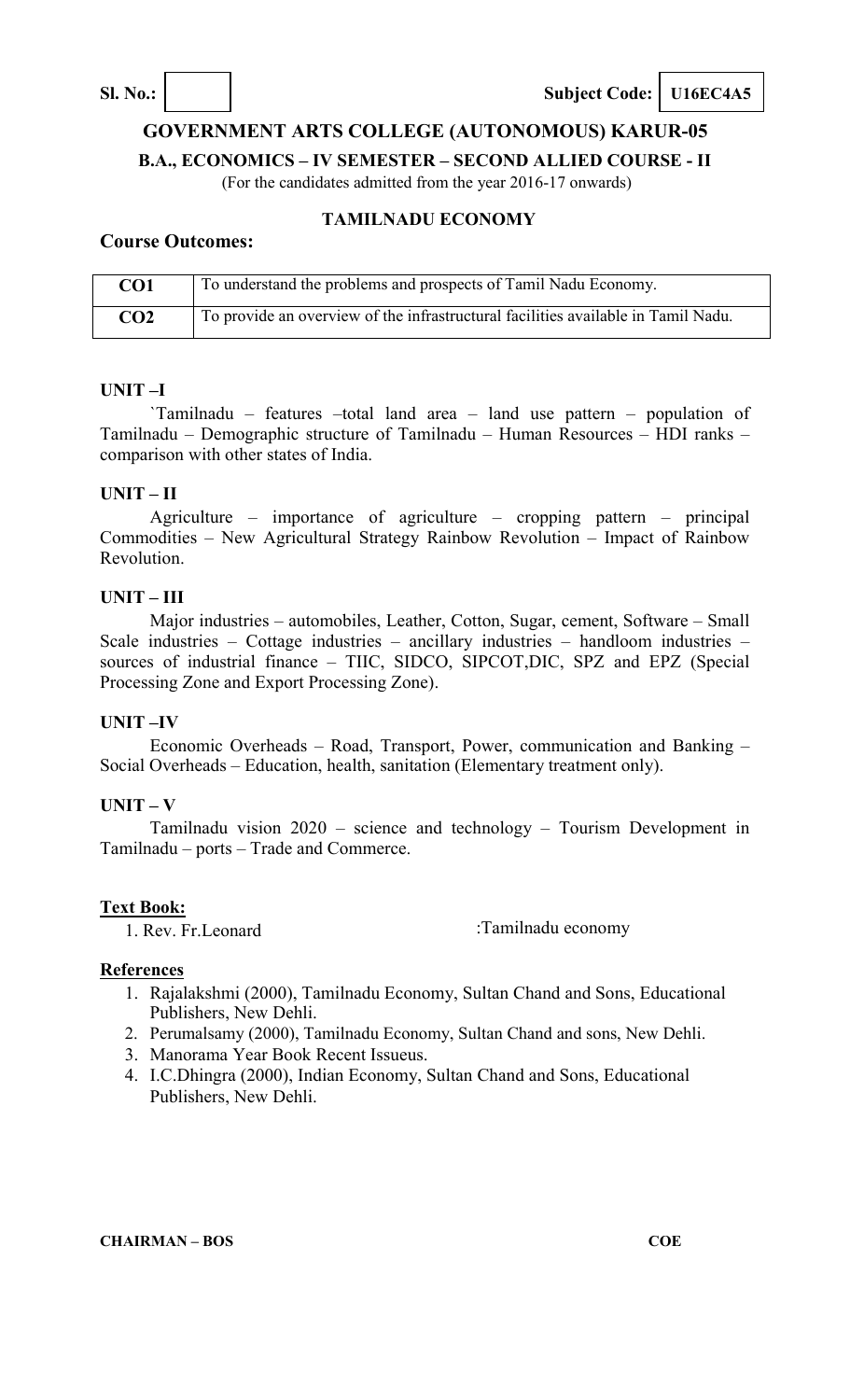**Sl. No.: Subject Code: U16EC4A6** 

**GOVERNMENT ARTS COLLEGE (AUTONOMOUS) KARUR-05** 

**B.A., ECONOMICS – IV SEMESTER – SECOND ALLIED COURSE - III** 

(For the candidates admitted from the year 2016-17 onwards)

### **DEVELOPMENT ECONOMICS**

### **Course Outcomes:**

| CO <sub>1</sub> | To sensitize students to obtain in-depth knowledge about the concept of<br>development.         |
|-----------------|-------------------------------------------------------------------------------------------------|
| CO <sub>2</sub> | To equip the students with the ability to make a critical analysis of development<br>economics. |

### **Unit-I**

Economic Development and Growth: Meaning and difference between economic development and growth- characteristics of underdeveloped country- Vicious circle of povertyremedial measures

### **Unit-II**

Theories and Models of Economic Growth: Rostow's stages of economic growthdoctrine of balanced and unbalanced growth-Nurkes' theory of disguised unemployment-Theory of Big Push- Harrod –Domar model of development.

### **Unit-III**

Measures for Economic Development: capital formation and economic developmentimportance of human capital formation- human development index (HDI) – sustainable development

### **Unit-IV**

Planning and Development: Need for Planning in Underdeveloped countries- Cost-Benefit analysis- Objectives and achievement of Indian plans- Strategies of Indian Plans-Defects and remedial measures

### **Unit-V**

Techniques of Planning: Linear programming –capital output ratio- choices of techniques- Transfer of technology-economic planning and price mechanism.

### **Reference Books**

1. M.L Jhigan – Economic Development and Planning

- 2. Misra and Puri Development and Planning
- 3. Metha Jk Economics and Groth
- 4. Arthur Lewis Development Planning
- 5. Benjamin Higgins Economic Development Principals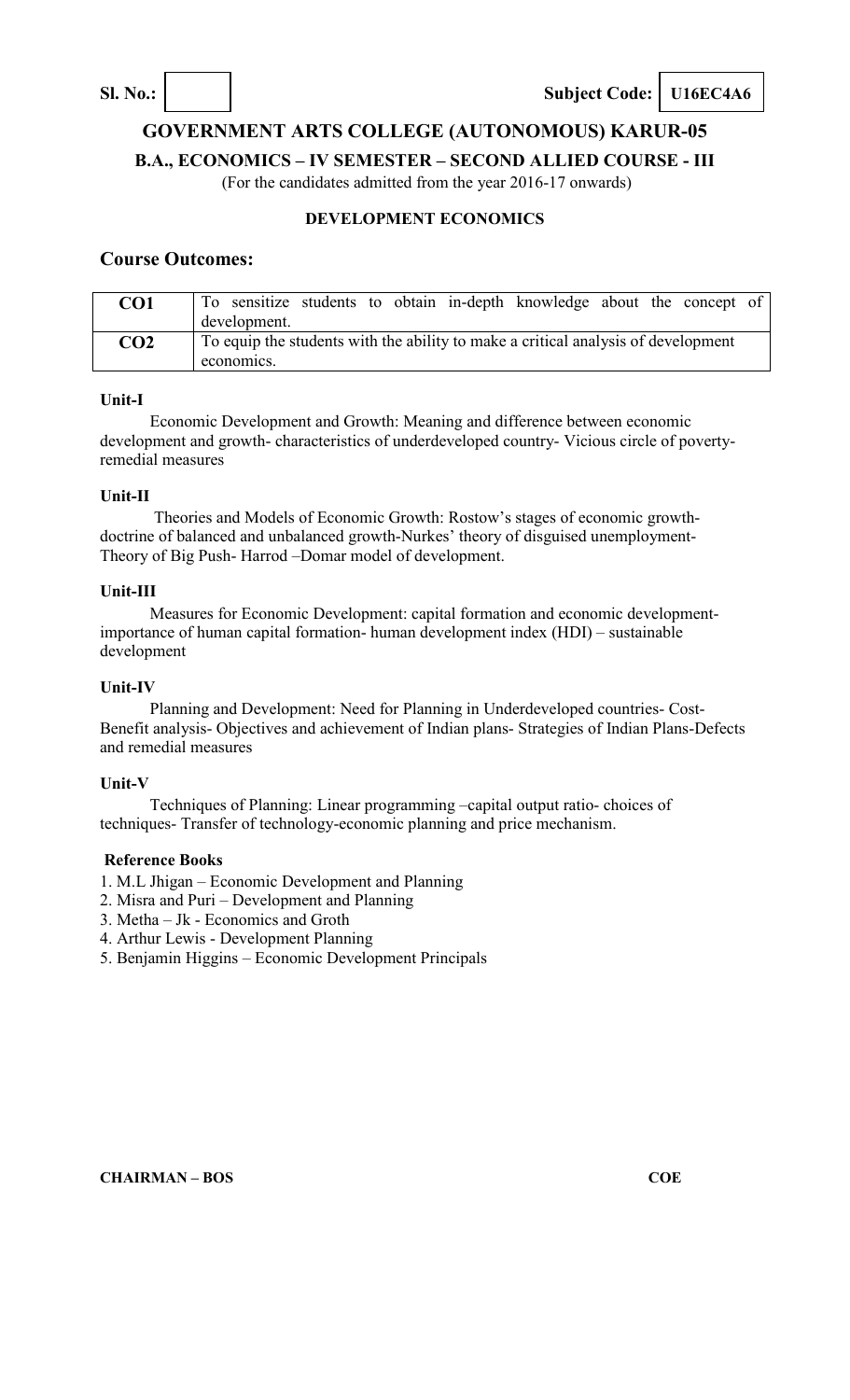**Sl. No.: Subject Code: U16EC4S1P** 

**GOVERNMENT ARTS COLLEGE (AUTONOMOUS) KARUR-05** 

**B.A., ECONOMICS – IV SEMESTER – SKILL BASED ELECTIVE - I** 

(For the candidates admitted from the year 2016-17 onwards)

### **PRACTICAL - BANKING SYSTEM**

### **Course Outcomes:**

| CO1             | To know the relationship between banker and customer.                |
|-----------------|----------------------------------------------------------------------|
| CO <sub>2</sub> | To apply the knowledge for utilizing the banking services.           |
| CO3             | To understand the various products and services offered by the bank. |

### **UNIT- I**

1. Preparation of invoice, receipts, voucher, delivery, challan, entry pass and Gate pass debit and credit notes.2.Preparation of application for shares and allotment letter for share transfer forms from the secretary.-Depository participants account opening.

### **UNIT- II**

1.Drawing, endorsing and crossing of cheques ,filling up of pay in slips demand draft application and preparation of demand drafts.2. Making entries in the passbook and filling up of account opening forms for SB account, Current account and FDR's preparation of FDR's.

### **UNIT- III**

1. Filling up of application forms for admission to co-operative societies. Filling up loan application forms and deposit challan.2. Filling up Jewel loan application form, procedure for releasing of jewelers in jewel loan and repayment.

### **UNIT- IV**

**1.** Filling up income-tax returns-Online application for e-filling and application for permanent account number. 2. Preparation of audit programmes.

### **UNIT- V**

1. Filling up of an application form for a LIC policy, filling up of the premium form sending premium notice and filling up the challan for remittance receipt for the premium. The procedure for settling account while the insured is alive or dead.

### **Note:**

Students are requested to collect original or Xerox copies of the document and affix then on the record note books. Distribution of marks: Practical 75% and Record 25%.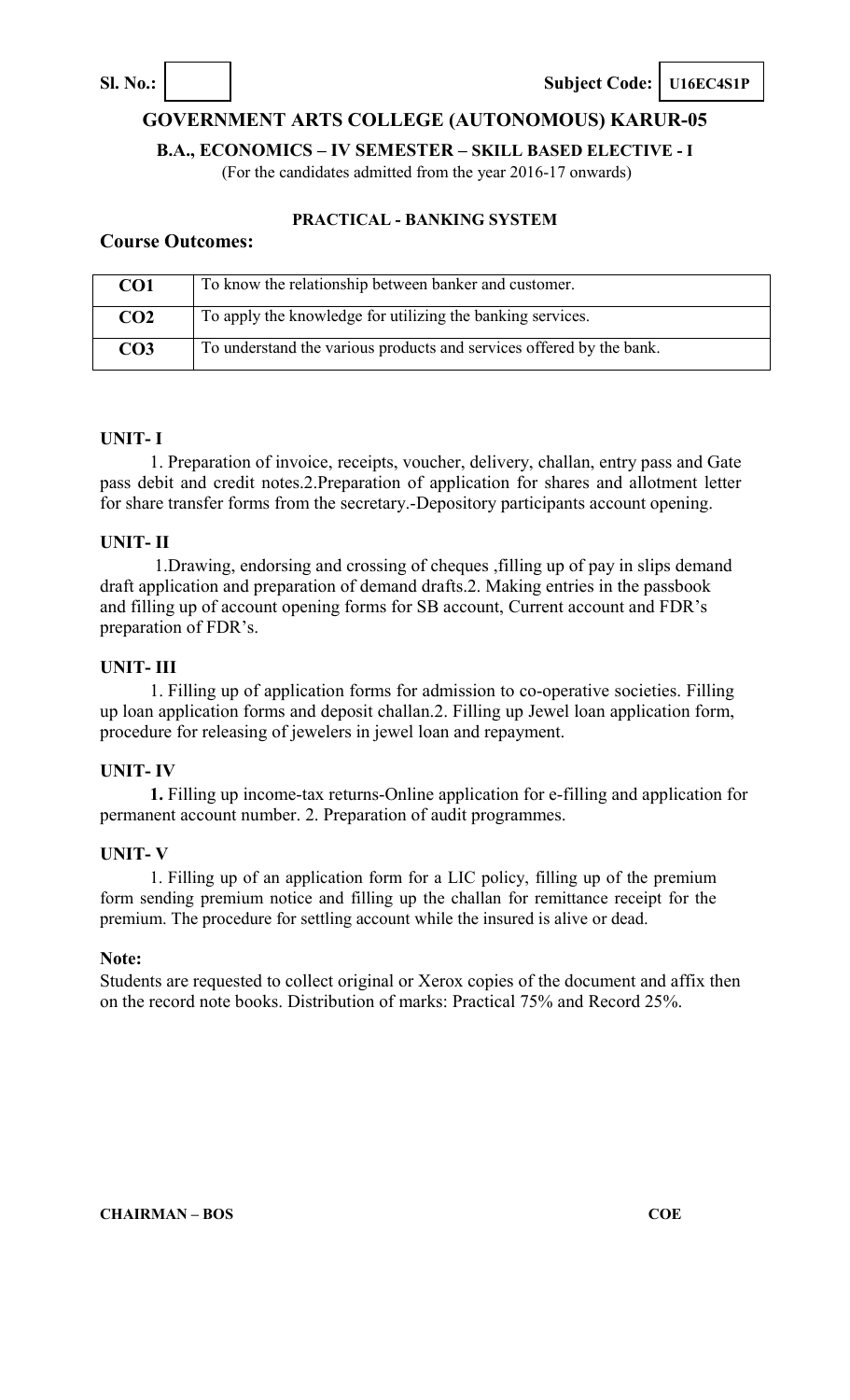# **GOVERNMENT ARTS COLLEGE (AUTONOMOUS), KARUR-05 B.A., ECONOMICS – III SEMESTER – NON CORE ELECTIVE - I**

(For the candidates admitted from the year 2016-17 onwards)

### **PRINCIPLES AND PRACTICE OF INSURANCE**

### **Course Outcomes:**

| CO <sub>1</sub> | To provide a basic understanding of the Insurance Mechanism.                                                   |
|-----------------|----------------------------------------------------------------------------------------------------------------|
| CO <sub>2</sub> | To identify the relationship between Insurers and their Customers and the<br>importance of Insurance Contacts. |
| CO <sub>3</sub> | To give an overview of major Life Insurance and General Insurance Products.                                    |
|                 |                                                                                                                |
| <b>UNIT-I</b>   | Nature and scope of Risk Management – Methods of handling Risks –                                              |
|                 | Types of Risk                                                                                                  |
|                 |                                                                                                                |
| UNIT-II         | Meaning and Functions of insurance, Nature of Insurance Business –                                             |
|                 | Classification of Insurance.                                                                                   |
|                 |                                                                                                                |
| UNIT -III       | Life Insurance – Classification of life insurance Policies – Assignment of                                     |
|                 | life policies – Life Insurance corporation of India (LIC)                                                      |
| <b>UNIT-IV</b>  | General Insurance Business and Role of GIC – Role of Development                                               |
|                 | officer – Role of Insurance Agents – Motor Vehicle insurance – Health                                          |
|                 | Insurance – Cattle and public Liability insurance –                                                            |
|                 |                                                                                                                |
| <b>UNIT-V</b>   | Privatization of Insurance Business in India - Insurance Regulatory and                                        |
|                 | Development Authority (IRDA).                                                                                  |

### **Text book recommended:**

| Title                      | <b>Author</b>    | <b>Publisher</b>    |
|----------------------------|------------------|---------------------|
| Principles and Practice of | Dr. P. Periasamy | Himalaya Publishing |
| Insurance                  |                  | House.              |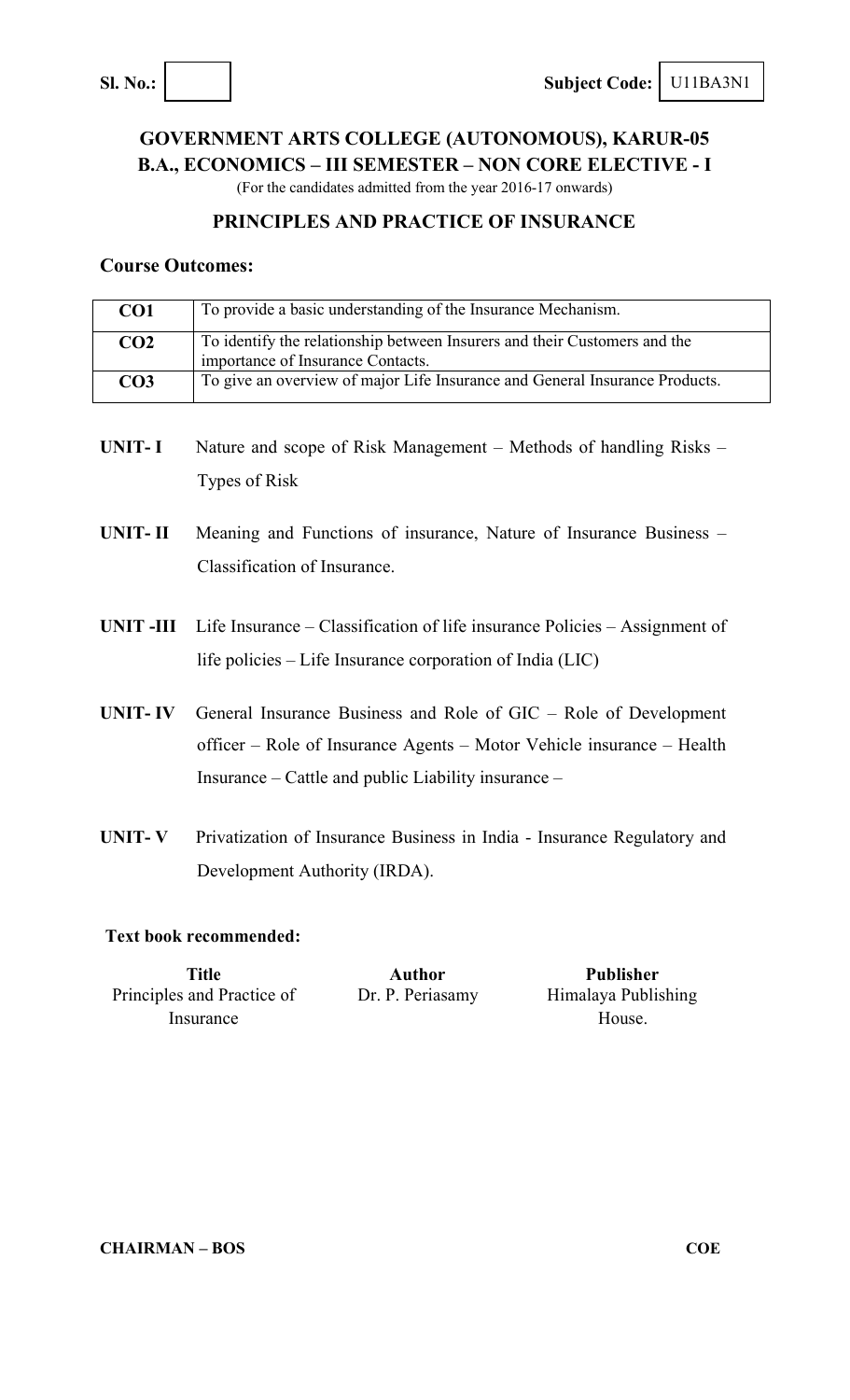# **GOVERNMENT ARTS COLLEGE (AUTONOMOUS) KARUR-05 B.A., ECONOMICS – V SEMESTER – CORE COURSE - VII**

(For the candidates admitted from the year 2016-17 onwards)

### **MACRO ECONOMICS –I Course Outcomes:**

| CO1 | To understand the macro-economic concepts involving the functioning of the |
|-----|----------------------------------------------------------------------------|
|     | aggregate economy.                                                         |
| CO2 | To compare and contrast Classical and Keynesian models.                    |

### **Unit-I**

**Meaning and Scope** Macro economics- Meaning- scope- importance –limitationdifference between micro and macro economics- macroeconomic models- static, comparative statics and dynamics.

### **Unit II**

**National Income** Elements of national income- measurements - importance of national income – difficulties – social accounting - circular flow of economic activities-2, 3 and 4 sector models.

### **Unit- III**

**Employment and Unemployment** – Meaning – types of unemployment – criterions of unemployment – Causes of unemployment – Classical view of full employment – Keynesian"s under employment.

### **Unit-IV**

**Income and Employment** Classical theory of income and employment- Say's law of market- Keynes criticism of classism- Keynisian theory of income and employment- aggregate demand and aggregate supply- weaknesses of Keynesian Theory.

### **Unit- V**

**Consumption and Investment Functions** Consumption function- factors determining consumption functions- propensity to consume -measures to raise propensity to consume- Investment – meaning and types - Investment function- marginal efficiency of capital- factors influencing marginal efficiency of capital

### **Reference Books:**

- 1. Macro Economic Theory and Policy H.L Ahuja
- 2. Macro economics M.L.Seth
- 3. Macro Economics M.L Jhingan
- 4. Macro Economics- K.P.M Sundaram
- 5. Macro Economics D.N.Dwivedi
- 6. Macro Economics -Rane Varma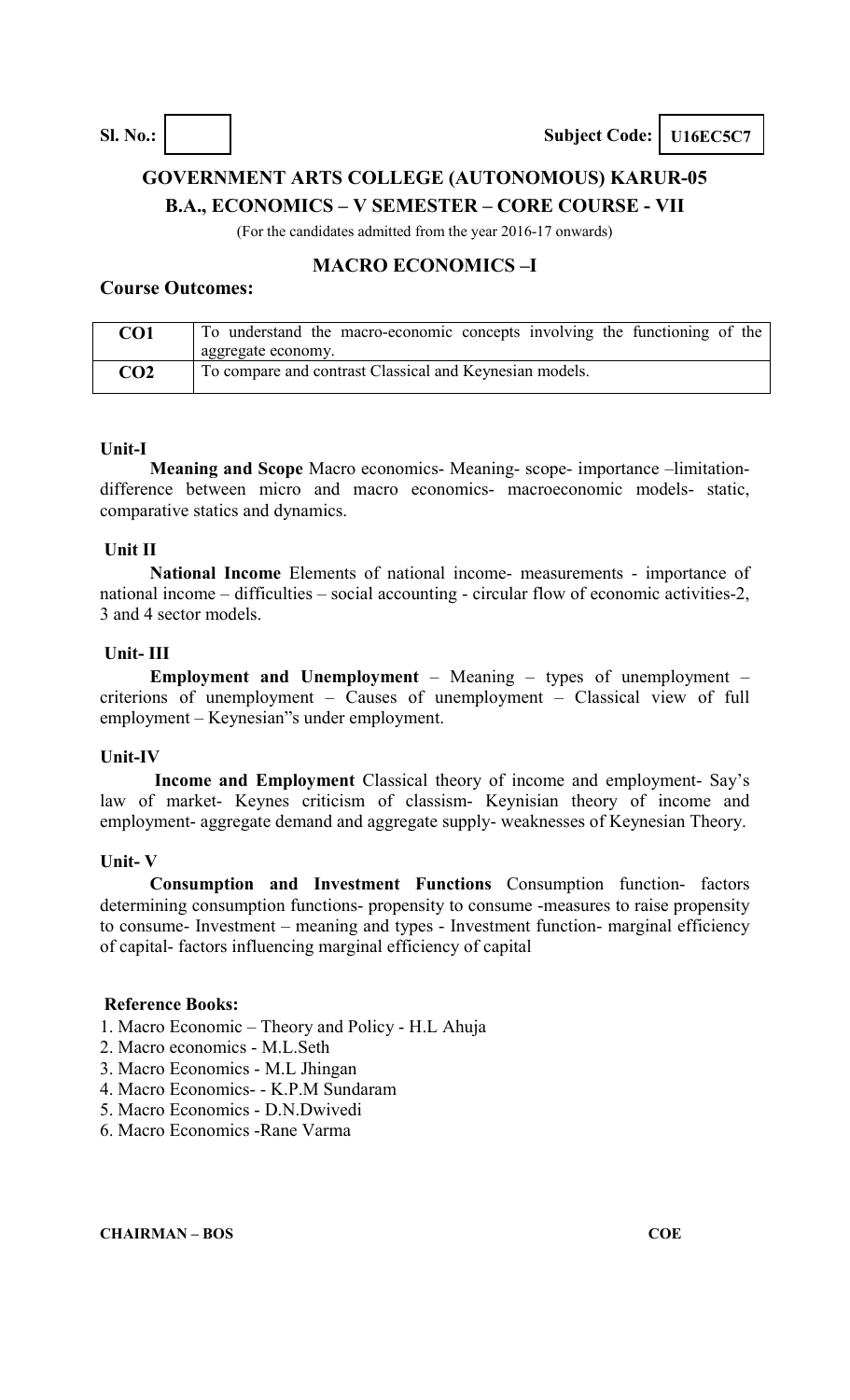**Sl. No.: Subject Code: U16EC5C8** 

# **GOVERNMENT ARTS COLLEGE (AUTONOMOUS) KARUR-05 B.A., ECONOMICS – V SEMESTER – CORE COURSE - VIII**

(For the candidates admitted from the year 2016-17 onwards)

### **AGRICULTURAL ECONOMICS**

### **Course Outcomes:**

| CO <sub>1</sub> | To enable the students to understand the pivotal role of the agricultural sector for<br>economic development.      |
|-----------------|--------------------------------------------------------------------------------------------------------------------|
| CO <sub>2</sub> | To strengthen the theoretical base and to help students to analyse the various issues<br>in Indian agriculture.    |
| CO <sub>3</sub> | To emphasize upon recognition of agricultural problems and solving them through<br>relevant agricultural policies. |

### **Unit-I Introduction to Agricultural Economics**

Role of Agriculture in Indian Economy- Agricultural development Under Five Year Plans- Productivity in Agriculture- Causes for Low Productivity .

### **Unit-II Structural and Institutional Changes in Agriculture**

New Agricultural Strategy- Green Revolution and its impact on Indian economy - Mechanization-Advantages and Limitations-Land Reforms– objectives -Measures- -Suggestions for Improvement .

### **Unit-III Agricultural Finance**

Sources of Agricultural Finance- Rural indebtedness- Causes- Debt Relief Measures-Role of Credit Institutions (Commercial Banks and NABARD).

### **Unit-IV Agricultural Marketing**

Present Status of Agricultural Marketing- Role and Functions of Efficient Marketing System- Defects of agricultural marketing -Regulated Market- Co-operative marketing – Agricultural Price Policy- Public Distribution System in India.

### **Unit-V Agricultural Labour**

Features and Problems of Agricultural Labourers-Causes for poor conditions of Agricultural Labourers-Government Measures-Present scenario-and steps to be taken..

### **REFERENCE BOOKS**

1.Bishop and Toussan., Introduction To Agricultural Economics Analysis, Toopam Company.

2. Dhingra, I.G., Indian Economy, S.Chand and Company.

3.Mellor.J.W., Agricultural Economics Toopan Company.

4.Memoria., Agricultural Problem of India Kitab Mabul Publisher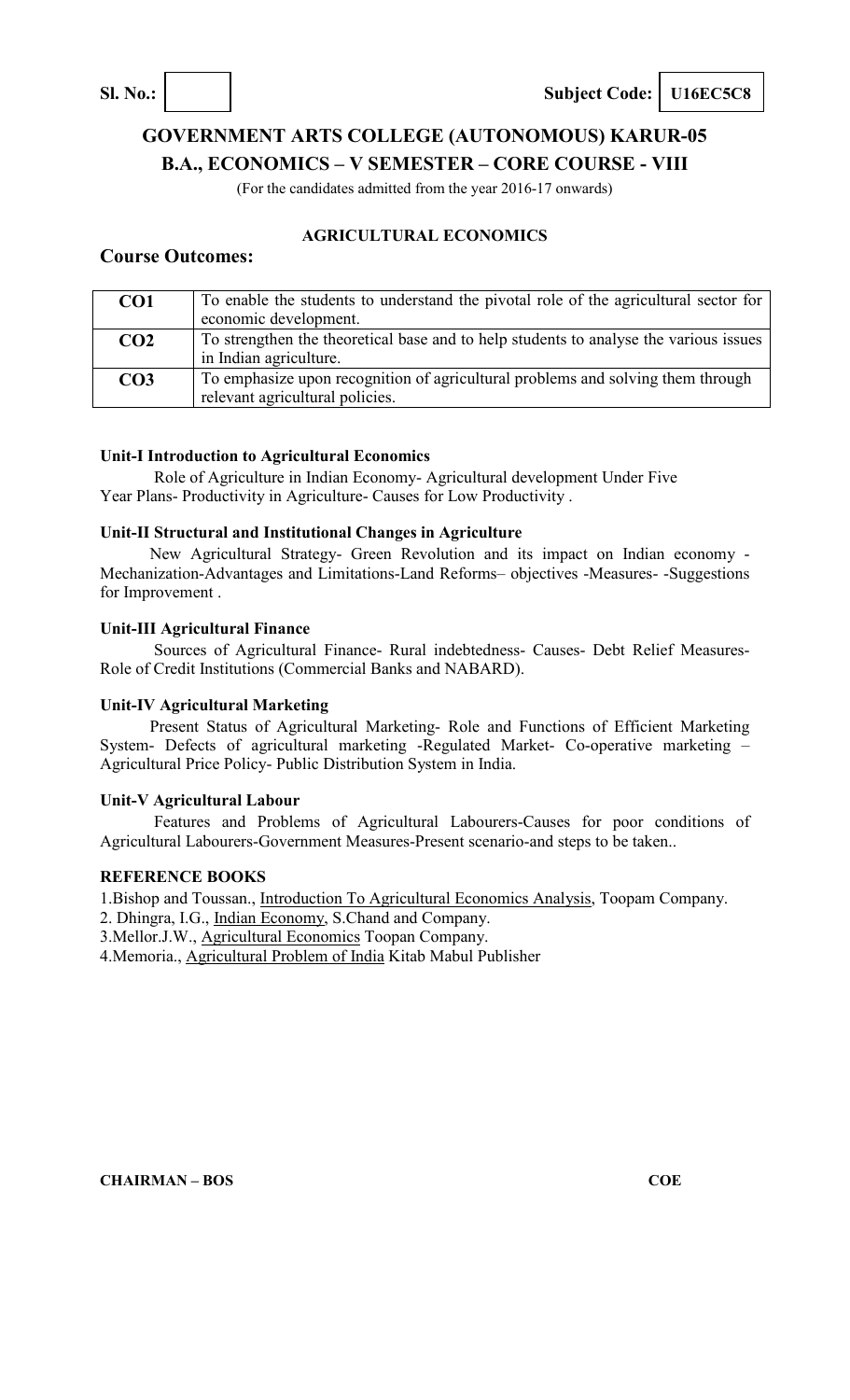# **GOVERNMENT ARTS COLLEGE (AUTONOMOUS) KARUR-05 B.A., ECONOMICS – V SEMESTER – CORE COURSE - IX**

(For the candidates admitted from the year 2016-17 onwards)

### **HUMAN RESOURCE MANAGEMENT**

### **Course Outcomes:**

| CO1             | To grasp the importance of human resource as human capital.                         |
|-----------------|-------------------------------------------------------------------------------------|
| CO <sub>2</sub> | To make the students understand the basic concepts of human resource<br>management. |

### **Unit-I Human Capital**

Meaning and definition- Evolution of the concept of human capital- Naturesignificance- Method of raising human capital- schultz's approach – Human development index in India- Concept of HRD and HRM.

### **Unit-II Human Resource Management**

Nature and scope of HRM - Environment of HRM- HR planning- objectives- need –Process – benefits and problems.

### **Unit-III Induction and Training**

Induction- training- methods- identification of training- needs- training and

development.

### **Unit-IV Performance Appraisal**

Performance appraisal –methods- job evaluation and performance appraisalcompensation- carrier development.

### **Unit-V Labour Relations**

Labour relation- function of trade unions- form of collective bargaining- workers participation in management- types of effectiveness- welfare and social security measures

### **Reference Books:**

1. Mathur- B.L - Human Resource Management

- 2. Kumar , Asoak & Mamgai R.P Man power Planning
- 3. ICFAI centre for management Research Introduction to Human Resource Management
- 4. Aggarwala, Dharma Dharma Vira- Manpower Planning, Selection, Training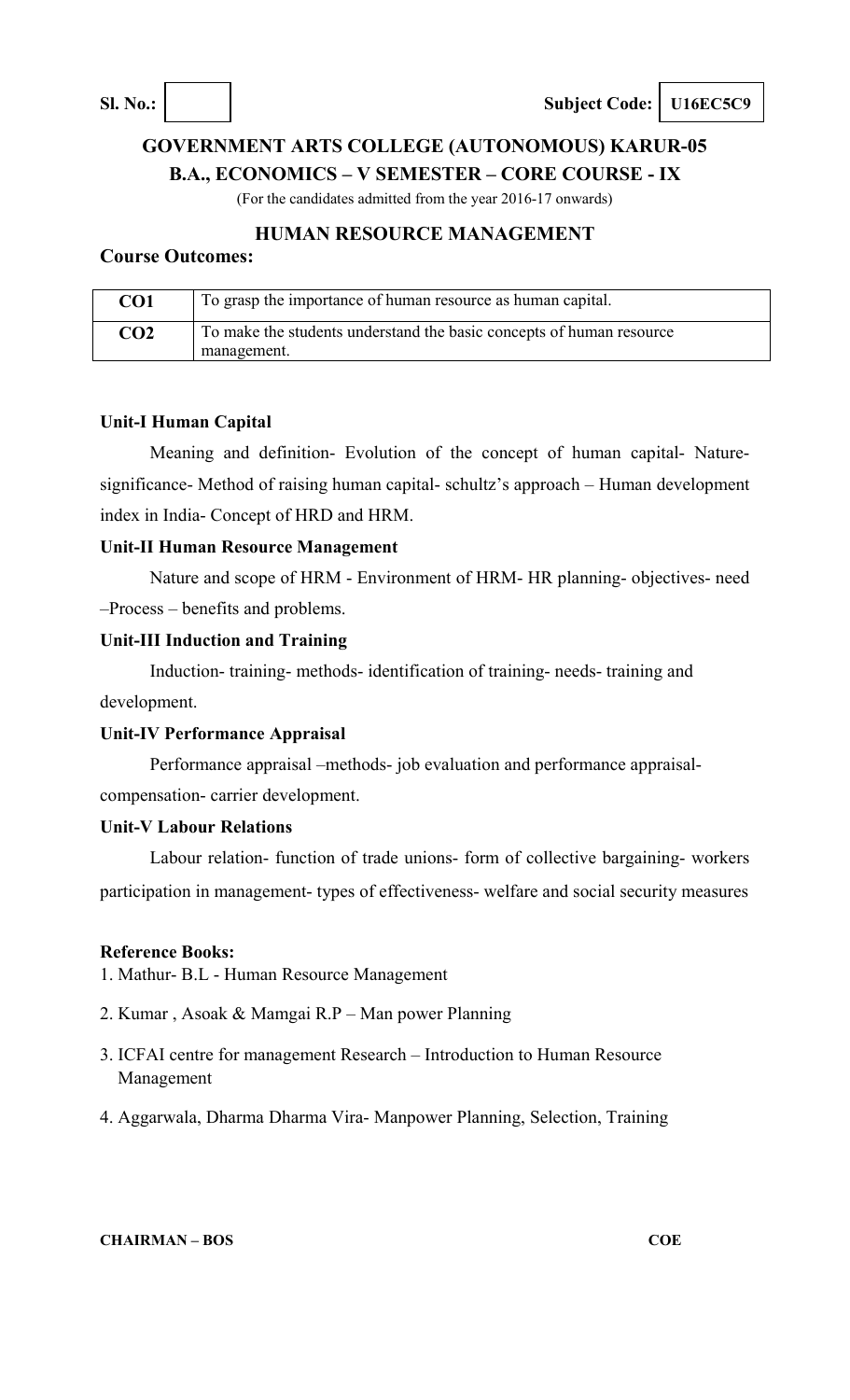**Sl. No.: Subject Code: U16EC5C10** 

# **GOVERNMENT ARTS COLLEGE (AUTONOMOUS) KARUR-05 B.A., ECONOMICS – V SEMESTER – CORE COURSE - X**

(For the candidates admitted from the year 2016-17 onwards)

### **ENTREPRENEURSHIP DEVELOPMENT**

### **Course Outcomes:**

| CO <sub>1</sub> | To Understand various concepts, features and kinds of entrepreneurship.  |
|-----------------|--------------------------------------------------------------------------|
| CO <sub>2</sub> | To Know the procedures of drafting projects and evaluation of the same.  |
| CO <sub>3</sub> | To Advocate with various funding and lending agencies and their schemes. |

### **Unit-I**

Definition- Scope- Significance of Entrepreneurship- Functions of Entrepreneur-Theories of Entrepreneurship.

### **Unit-II**

Small Scale Industries and their Significance- Problems of Small Scale Industries-Small Scale Industries in Tamil Nadu- Industrial Policy on Small Scale Industries-Women Entrepreneurship Concept- Growth- Problems- Prospects and Development Scheme- SHGs and Micro Finance.

### **Unit-III**

Promotional Agencies- NSIC, TIIC, SIDCO, SIPCOT, District Industrial Centers-Industrial Estates- Industrial Service Institute.

### **Unit-IV**

Cost Price- Methods of Cost Estimation- Cost Control**-** Pricing Methods; Pricing Policy- Full Cost Pricing- Legislative Control Over Price; Packaged Commodities Regulation Act.

### **Unit-V**

Project Preparations and Evolution- Break Even Analysis; Concept- Features-Assumptions- Graphical Analysis- Importance and Limitations.

### **Reference Books:**

- 1. Holt, David. H., (1998), Entrepreneurship- New Venture Creation, Prentice- Hall of India, New Delhi.
- 2. Gupta, C.B and N.P. Srinivasan, (1993), Entrepreneurial Development, Sultan Chand, New Delhi.
- 3. Rao, N. Gangadara., Entrepreneurship and growth of enter price in Industrial Estate-Deep & Deep Publications.
- 4. Bisht, Narendra S. Ramesh C. Mishra, and Anil K. Srivastava, (Eds.), (1989), Entrepreneurship- Reflection and Inverstigations, Chugh Publications, Allahabad.
- 5. Uddin Sami, Mehfoozur Rehman, Z. U. Khairoowala, and Hifzur Ragman, (1990), Entrepreneurial Development in India, Mittal Publications, New Delhi.
- 6. Rao, P. Subba, and M.Sundaram., (1993), Economics of Entrepreneurial Development Kanishka Publishers Distributors, Delhi.
- 7. Chandra, Shanta Kohli, (1991), Development of Women Entrepreneurship in India, Mittal Publications, New Delhi.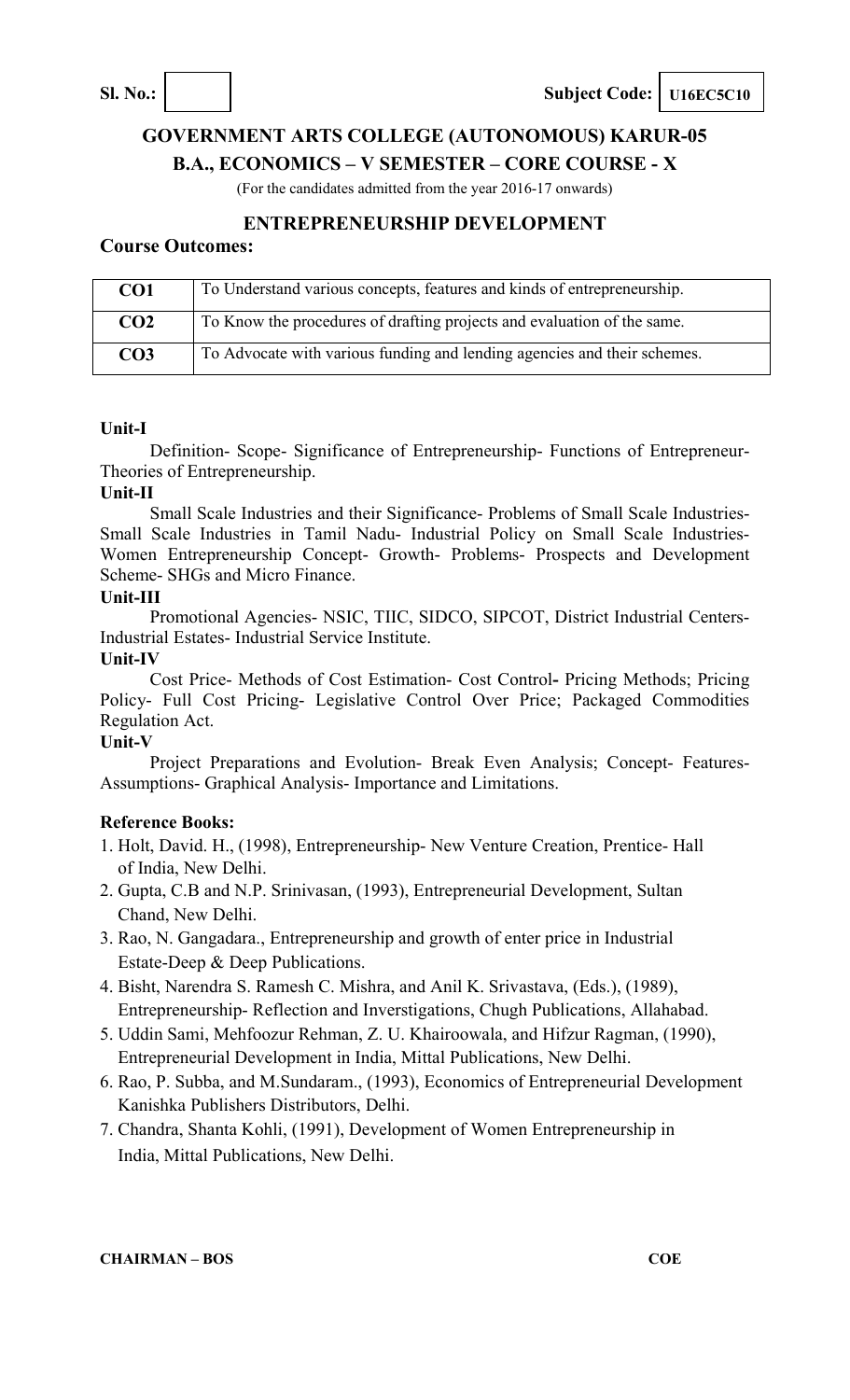

**B.A ECONOMICS –VI SEMESTER, ELECTIVE COURSE -I** 

(For the candidates admitted from the year 2016-17 onwards)

### **SECURITY ANALYSIS AND PORTFOLIO MANAGEMENT**

### **Course Outcomes:**

| CO <sub>1</sub> | To provide an understanding of the conceptual framework underlying security<br>analysis. |
|-----------------|------------------------------------------------------------------------------------------|
| CO <sub>2</sub> | To know the important instruments of share market.                                       |
| CO <sub>3</sub> | To know the concepts and importance of capital market.                                   |

### **Unit-I**

Investment- meaning, nature and Types of investment- stages of investment- sources of investment information- importance of investment- features of investment programme.

### **Unit-II**

Stock Market: primary market- method of raising funds in primary market: Ownership capital-debentures-reinvestment- secondary market- function of stock exchange- utility of stock exchange-Role of stock exchange in Indian economy- Securities and Exchange Board of India.

### **Unit-III**

Security analysis: Economic analysis-industry analysis-company analysis- Technical analysis- Efficient market theory.

### **Unit-IV**

Risk and Return analysis: Types Factors determining the return of investment-method of measurement- Mutual funds: Types - advantages of mutual funds.

### **Unit-V**

Portfolio management: meaning and objectives of portfolio management-stages of portfolio- portfolio risks and returns.

### **REFERENCE BOOKS**

| 1. Ralph Eastman badger and harrg – Investment Principles and Practice G.Guthamann |                                                                       |  |
|------------------------------------------------------------------------------------|-----------------------------------------------------------------------|--|
| 2. Preeti Singh                                                                    | - Investment Management                                               |  |
|                                                                                    | 3. B.S. Grewal and Nahjot Grewal - Successful stock market investment |  |
| 4. S.S. Grewel and Nahjot Grewal - Profitable investment in Shares                 |                                                                       |  |
|                                                                                    |                                                                       |  |

5. Dougall Herbet - Investment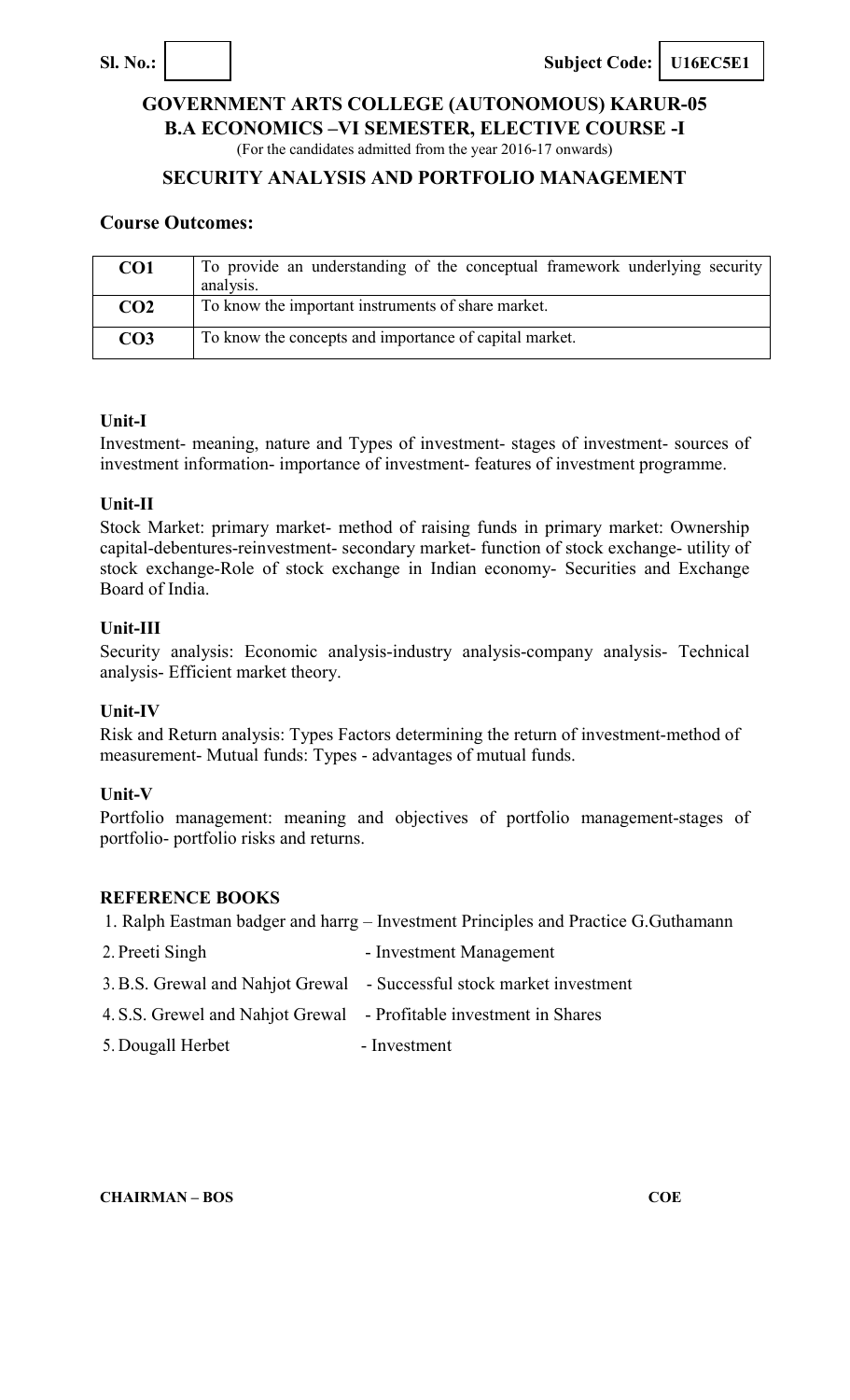

**Sl. No.: Subject Code: U16EC5S2** 

### **GOVERNMENT ARTS COLLEGE (AUTONOMOUS) KARUR-05**

**B.A., ECONOMICS – V SEMESTER – SKILL BASED ELECTIVE - II** 

(For the candidates admitted from the year 2016-17 onwards)

### **PRINCIPLES OF COMMERCE**

### **Course Outcomes:**

| CO1             | To give an insight into the basics of Accounting Concepts and <i>Principles</i> . |
|-----------------|-----------------------------------------------------------------------------------|
| CO <sub>2</sub> | To prepare to Students to have the foot hold in Accounts.                         |

### **Unit-1 ORGANISATION**

Meaning and Definition - Principles of organization - Types of Organisation - Sole trader Partnership firms - Joint Stock Company -Co-operatives

### **Unit -2 SOLE TRADER**

Meaning and Definition of sole trader - Special features of Sole trader - Merits of Sole trade - Demerits of Sole trader – Meaning and Definition of Partnership- Features –Merits and Demerits –Types and Kinds Of Partnership – Partnership Deed –Different between Sole Trader and Partnership

### **Unit - 3 COMPANIES**

Meaning and Definition of joint stock company - special features - merits and demerits - Kinds of companies - Formation of a company - Memorandum of Association – Shares and Debentures

### **Unit – 4 CO-OPERATIVES**

Meaning and definition of Co-operatives - special features - Merits and demerits - Types of co-operatives – Co-operative movement in India

### **Unit – 5 GOVERNMENTS IN BUSINESS**

Private Sectors – Meaning – Objectives – Role of Private sector – Public Sector - Meaning – Objectives – Role of Public sector

### **Reference Books:**

1 . Peer Mohamed and Shaguli Ibrahim Advanced Accountancy,Pass publications.

2. C.B. Gupta Business Organisation and Management Sultan Chand Publications

3. Radha, Principles of Accountancy, Prasanna Publishers., Reprint, Chennai 2004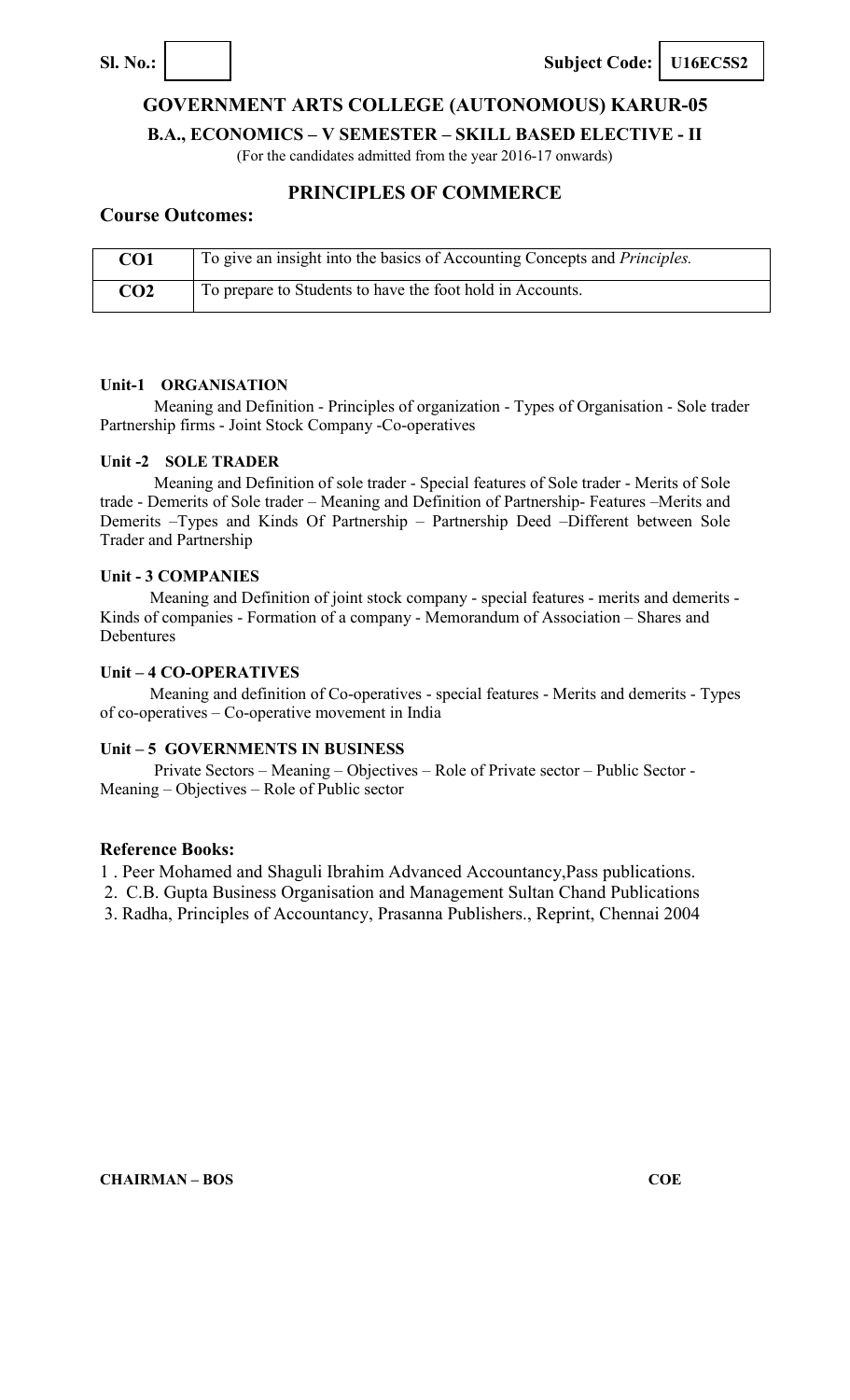**Sl. No.: Subject Code: U16EC5S3P** 

# **GOVERNMENT ARTS COLLEGE (AUTONOMOUS) KARUR-05**

**B.A., ECONOMICS – V SEMESTER – SKILL BASED ELECTIVE - III** 

(For the candidates admitted from the year 2016-17 onwards)

# **GROUP PROJECT WORK - INDUSTRIAL ECONOMICS**

### **Course Outcomes:**

| CO1             | To Generate a report based on the experiences and <i>projects</i> .            |
|-----------------|--------------------------------------------------------------------------------|
| CO <sub>2</sub> | To acquire a sound technical knowledge of their selected <i>project</i> topic. |

### **Objective:**

Students of Economics at expected to capitalize the current industrial success scenario.

I. The students have to analyze any two public limited company or SSI, Agro-Industries or SHGs or case study method.

II. Firstly, they have learn SWOT analysis of these two companies.

III. Second, they have to analyze those two company's production, marketing, finance and

other performance. Viz – Technology, Advertising, Distribution Network etc.,

IV. Thirdly they have to compare these two company's performance.

V. Finally, based on the analysis, Students should submit a detailed report about their Selected companies performance.

### **MODEL OF PROJECT WORK**

- a. Profiles of the selected company.
- b. Details of Production, Marketing, Financial and other performance.
- c. Comparative analysis.
- d. Findings.
- VI. Industrial analysis shall be prepared by the students under the supervision and guidance of the faculty of the concerned department.
- VII. Viva voce examination will be conducted with internal  $\&$  external examiners at the end of the semester and the credits will be awarded.

### **Note :**

- 1. A group of Students numbering Ten under the guidance of one guide to be formed have to undergo collection of data, in the month of July and Auguest and analysis is made in the month of September.
- 2. The report should be submitted by the students before  $10^{th}$  f October.
- 3. External marks 75 and internal marks 25.
- External marks ( Viva Voce 25 Marks ; Project Report 50 Marks) Internal Marks ( Collection of Data – 10 Marks; Preparation – 10 Marks; and Attendance – 5 Marks ).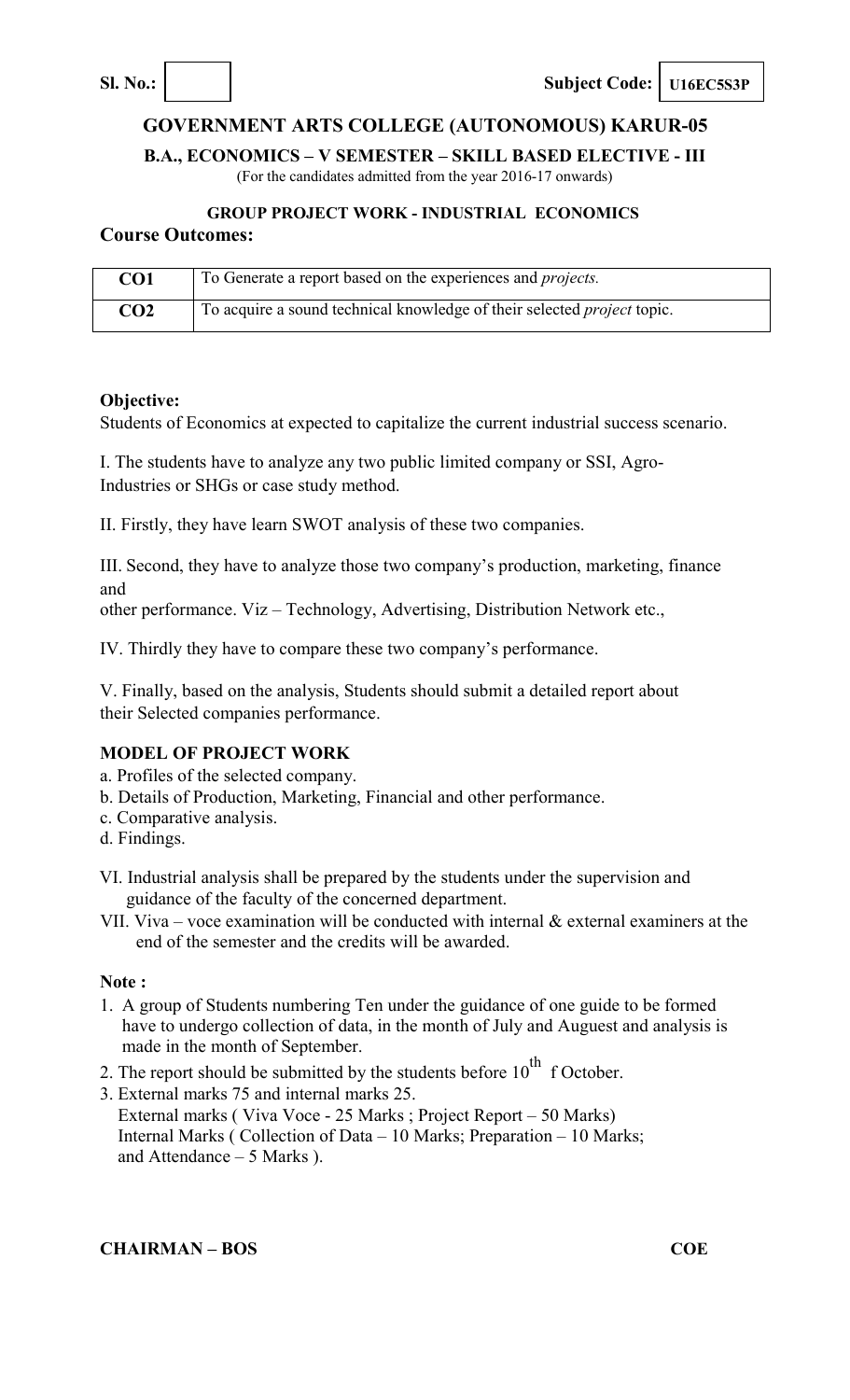**Sl. No.: Subject Code: U16EC6C11** 

# **GOVERNMENT ARTS COLLEGE (AUTONOMOUS) KARUR-05 B.A., ECONOMICS – VI SEMESTER – CORE COURSE - XI**

(For the candidates admitted from the year 2016-17 onwards)

### **MACRO ECONOMICS –II**

### **Course Outcomes:**

| CO1             | To understand the macro-economic concepts involving the functioning of the |
|-----------------|----------------------------------------------------------------------------|
|                 | aggregate economy.                                                         |
| CO <sub>2</sub> | To compare and contrast Classical and Keynesian models.                    |

### **Unit-I Keynesian Economics**

Comparison of classical and Keynesian theory of employment – features of Keynesian economics – contribution of Keynes – Keynesian a critical appraisal relevance of Keynesian economics in under developed countries - practical implications of Keynesian economics.

### **Unit-II Multiplier and Accelerator -**

Khan's employment multiplier **-** Keynes investment multiplier- condition for the operation of the multiplier- leakages, reverse working of the multiplier- criticism-Accelerator- limitations.

### **Unit-III Inflation and business cycle**

Meaning – types - effects of inflation - measures to control inflation –deflationstagflation. Business cycle Phases of trade cycles- features – theories of business cycle Samuelsson model of business cycle - interaction between multiplier and accelerator-Hicks theory of business cycle-Hawtry theory of business cycle.

### **Unit-IV General equilibrium**

General equilibrium- monetary and real sector – shifts in IS and LM curves- Real balance effects.

### **Unit-V Macroeconomic policies**

Objectives- instruments- monetary versus fiscal policies – Philip's curve – Limitations of monetary and fiscal policy.

### **Reference Books:**

- 1. Macro Economic Theory and Policy H.L Ahuja
- 2. Macro economics M.L.Seth
- 3. Macro Economics M.L Jhingan
- 4. Macro Economics- K.P.M Sundaram
- 5. Macro Economics D.N.Dwivedi
- 6. Macro Economics -Ranee Varma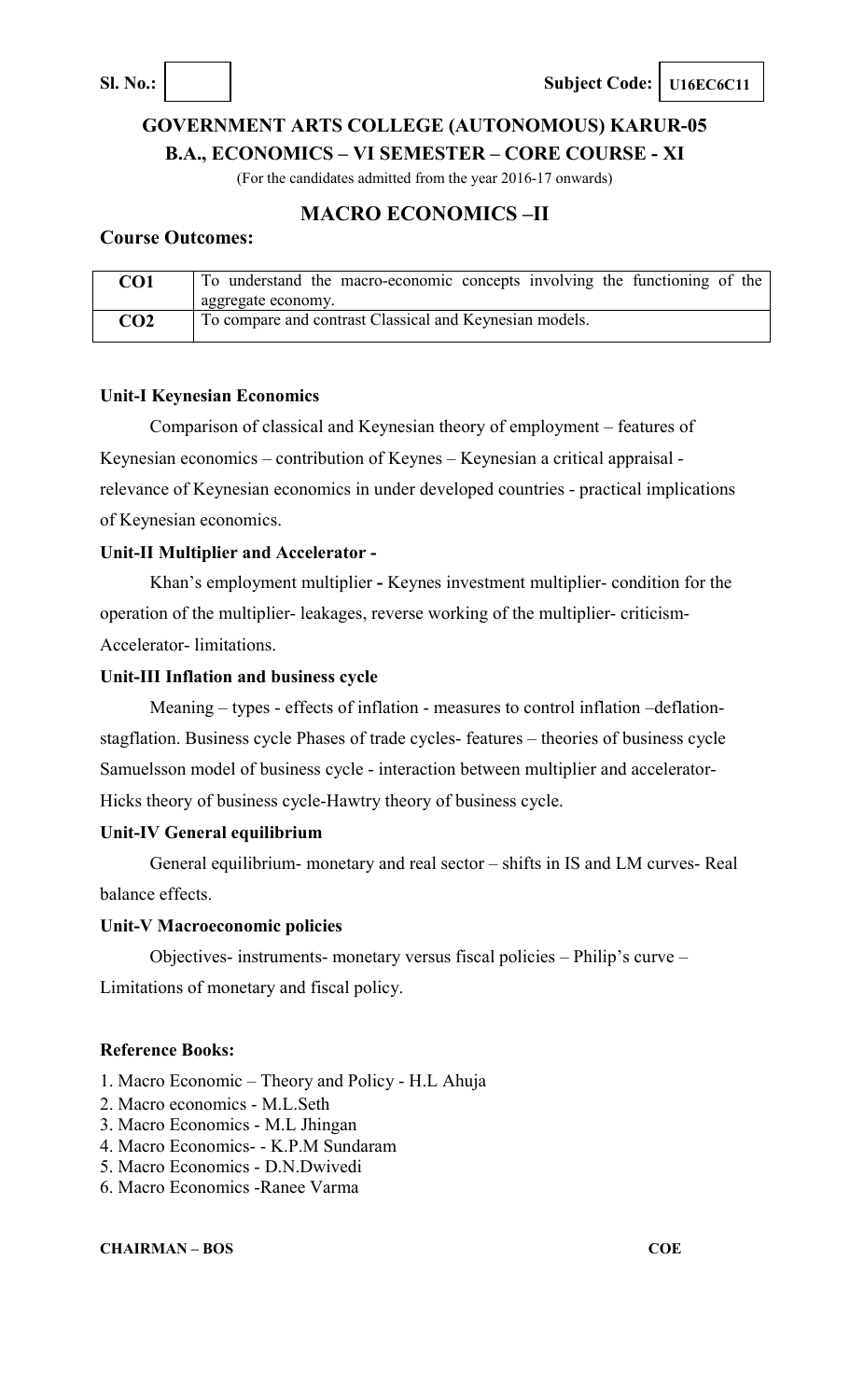**Sl. No.: Subject Code: U16EC6C12** 

# **GOVERNMENT ARTS COLLEGE (AUTONOMOUS) KARUR-05 B.A., ECONOMICS – VI SEMESTER – CORE COURSE - XII**

(For the candidates admitted from the year 2016-17 onwards)

### **FISCAL ECONOMICS**

### **Course Outcomes:**

| CO <sub>1</sub> | To understand the nature of Indian fiscal system.                                                                       |
|-----------------|-------------------------------------------------------------------------------------------------------------------------|
| CO <sub>2</sub> | To enable the students to understand the theoretical aspects of fiscal instruments<br>supported by empirical evidences. |
| CO <sub>3</sub> | To equip the students with the ability to make a critical analysis of fiscal<br>operations.                             |

### **UNIT I – Nature and Scope**

Definition and scope of Public Finance – Public finance and private finance -Functions of State – Principal of Maximum Social Advantage, Limitations and usefulness.

### **UNIT II –Public Expenditure and Public Revenue**

Meaning and classifications of public expenditure- canons of public expenditure- causes for the growth of public expenditure- effects of public expenditure - Sources of Revenue – Tax and non-tax revenue- taxation: Canons of taxation- Direct and indirect tax- proportional and progressive taxation – Tax avoidance and tax evasion- effects of taxation.

### **UNIT III - Public Debt and Budget**

Definition- causes and classification of public debt- redemption of debt- effects of public dept- public debt in India- control of public debt - Meaning and objectives of budget - principles of budgeting – Requirements of a good budget, a note on performance budget and zero – base budget – Deficit financing- Role of deficit financing in economic development.

### **UNIT IV – Fiscal Policy**

Meaning and objectives of Fiscal policy, Instruments of Fiscal Policy, Compensatory Fiscal policy, concept of sound finance and functional finance, Role of Fiscal policy in a developing economy.

### **UNIT V – Federal and Local Finance**

Principles of Federal Finance- Centre and State financial relations- functions of Finance Commission, -Local finance: Functions of local governments, meaning and importance of local finance, Resources of local governments viz. Corporations, Municipalities, Village Panchayats,

### **Reference Books:**

- 1. Sundharam, K.P.M. Fiscal Economics
- 2. Bhargava, R.N. Indian Public Finance
- 3. Sankaran, S Fiscal Economics
- 4. Vasuthevan Public Finance
- 5. Agarwal, R.C. Public Finance, Theory and Practice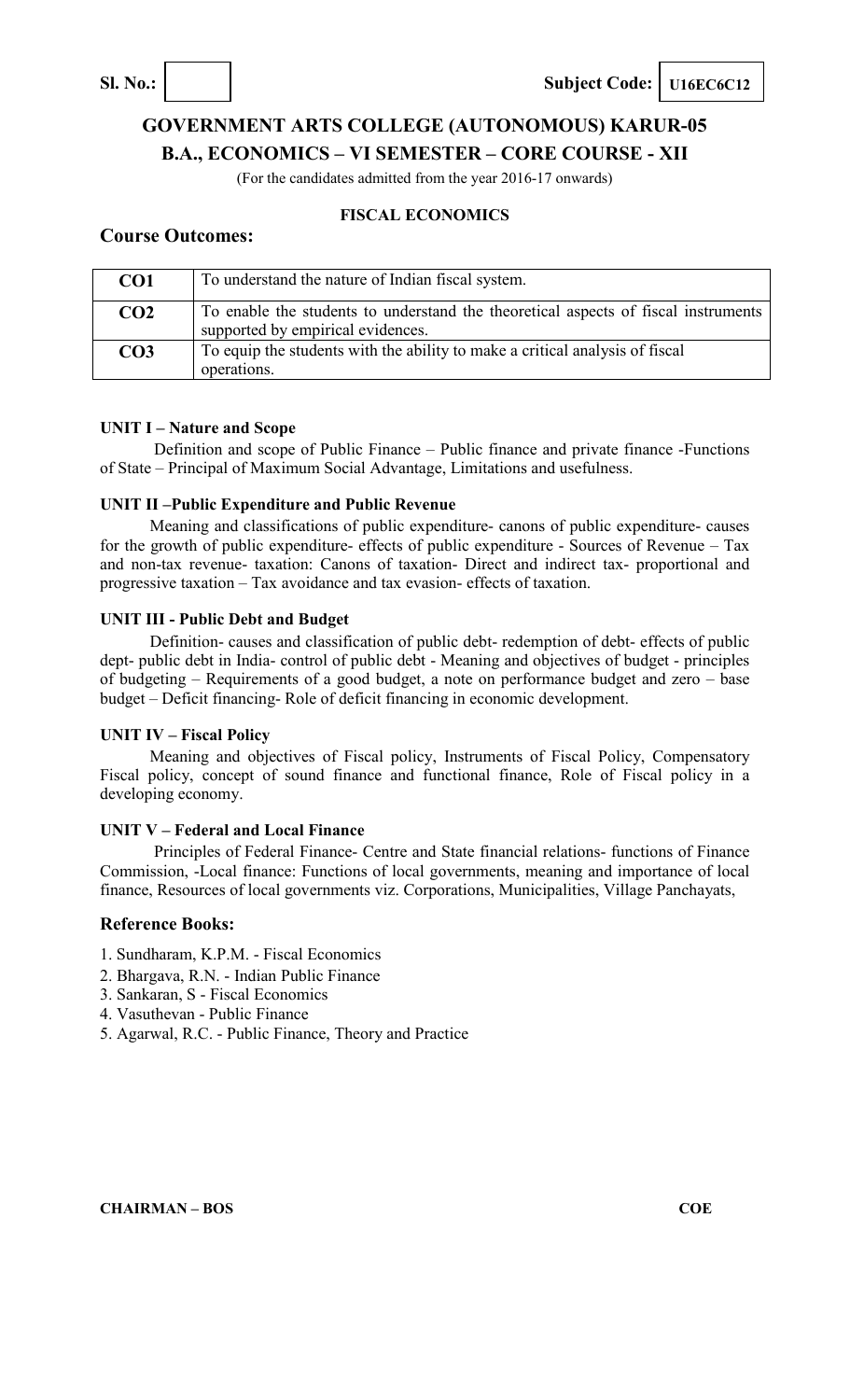**Sl. No.: Subject Code: U16EC6C13** 

# **GOVERNMENT ARTS COLLEGE (AUTONOMOUS) KARUR-05 B.A., ECONOMICS – VI SEMESTER – CORE COURSE - XIII**

(For the candidates admitted from the year 2016-17 onwards)

### **INTERNATIONAL ECONOMICS**

### **Course Outcomes:**

| CO <sub>1</sub> | To familiarize the students with the postulate of trade theories and trade policies. |
|-----------------|--------------------------------------------------------------------------------------|
| CO <sub>2</sub> | To develop the analytical skill of the students for identifying international        |
|                 | economic problems and relations and the complexities in foreign trade.               |

### **Unit-I Features of Theories**

Need for Separate Study- Distinction between Internal and International Trade-Classical Theories of International Trade- David Ricardo's Comparative Cost Theory-Heberier's Opportunity Cost Theory- Modern Theory- Hecksher- Ohlin Theorem.

### **Unit-II Free Trade versus Protection**

Case for against Free Trade and Protection- Protective Tariffs- Meaning- Types- Effects-Quotas- Meaning- Types- Effects- Dumping Preconditions for Dumping- Effects- Dumping measures.

### **Unit-III Balance of Payments**

Concept- Importance- Structure- Distinction between Balance of Trade and Balance of Payments- Disequilibrium in the balance of Payments- - Measures to correct Disequilibrium.

### **Unit-IV Foreign Exchange**

Meaning- Importance- Demand for Foreign Exchange- Supply of Foreign Exchange-Equilibrium rate of Foreign Exchange- Theories of foreign exchange –Objectives and function of foreign exchange-fixed and flexible exchange rate.

### **Unit-V International Monetary System**

International Liquidity IMF- IBRD- Asian Development Bank- SAARC- WTO.

### **Reference Books:**

1. Jingan, M.L., (2003)(, International Economics, Vani Educational Books (or)

Konark Publishers Pvt. Ltd., Delhi.

- 2. Mithani, D.M., (1997), Money, Banking, International Trade and Public Finance, Himalaya Publishing House, Bombay.
- 3. Francis Cherunilam, International Economics.
- 4. Gupta, K.R., International Trade.
- 5. Mannur, H.G., International Economis.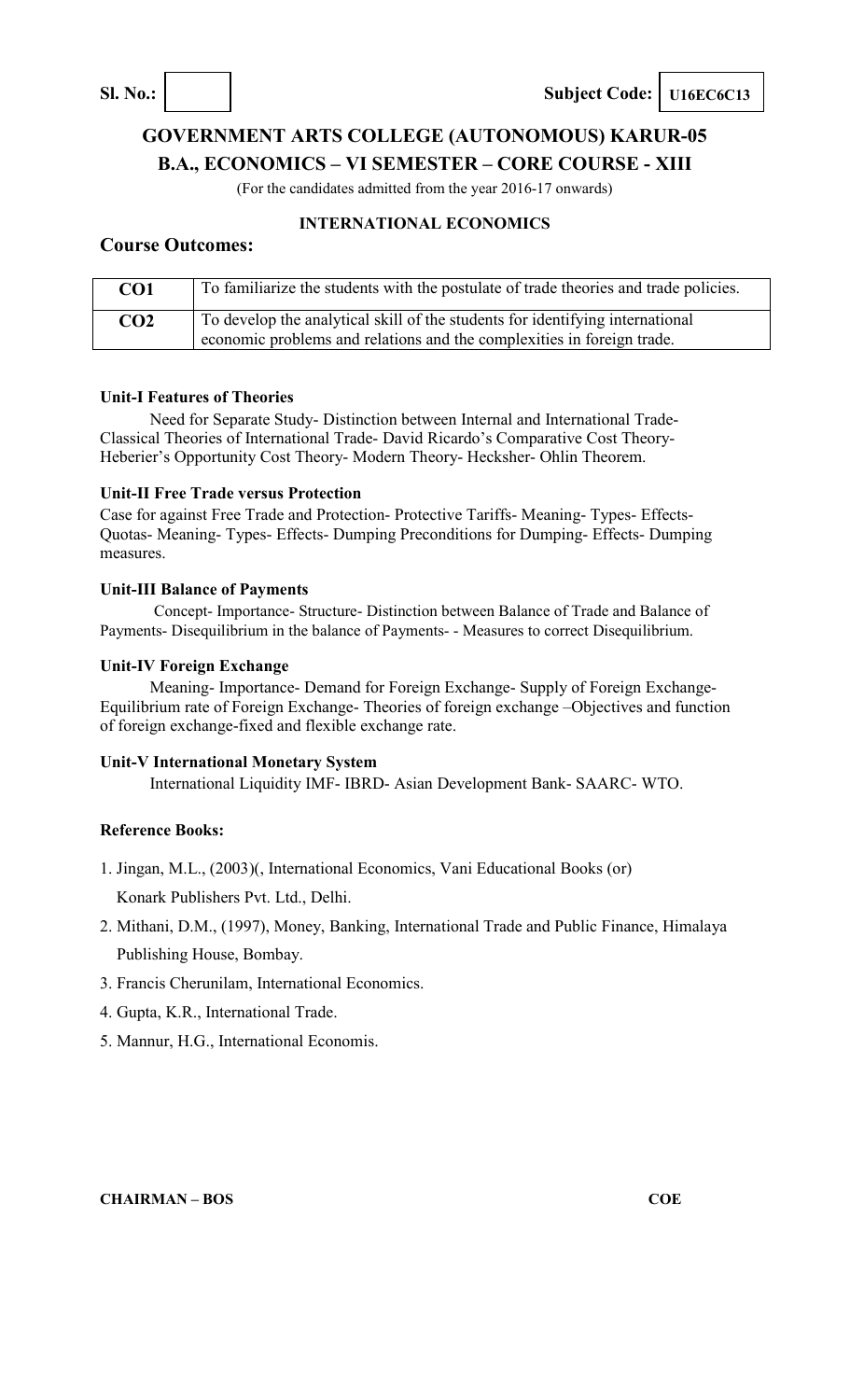### **GOVERNMENT ARTS COLLEGE (AUTONOMOUS) KARUR-05**

**B.A., ECONOMICS – III SEMESTER – ELECTIVE COURSE – II** 

(For the Candidates admitted from the year 2015 – 16 onwards)

### **MANAGERIAL ECONOMICS**

### **Course Outcomes:**

| CO1 | To develop the ability to apply the concepts, tools and techniques of <i>economics</i> in |  |
|-----|-------------------------------------------------------------------------------------------|--|
|     | analysing and interpreting business decisions.                                            |  |
| CO2 | To explain the nature of the firm and the problems of its management                      |  |

**UNIT –I Scope and fundamental concepts and note of managerial economics:**  Definition – scope concepts – significance of the subject – Difference between economics and managerial economics – profit maximization – sales maximization – other objectives –role of managerial economics.

**UNIT – II Demand Determinations and forecasting :** Demand – meaning, distinctive types – factors determining demand , law of demand – elasticity of demand – distinctive types of elasticity – meaning , objectives and purpose of forecasting – methods of forecasting.

**UNIT – III Production and supply factors**: meaning of production – production function – laws of production – meaning of supply – law of supply – determining of supply – elasticity of supply.

**UNIT IV** Cost **concepts and cost control:** Various cost concepts – techniques of cost control of cost reduction – optimum firm.

**UNIT V Break even analysis and managerial decision making theories** :Break even analysis – determination of beak even point – assumption – usefulness and limitations – decision making procedures – classification of managerial decision problems – decision taking under certainty and under uncertainty.

### **Books for Study**

- 1. Varshney. R.L., Maheswari. K.L., Managerial Economics
- 2. Mehta.P.L, Managerial Economics.
- 3. Reddy, Appannaiah, Asha ganesh Essentials of managerial economics, Himalaya publishing House.